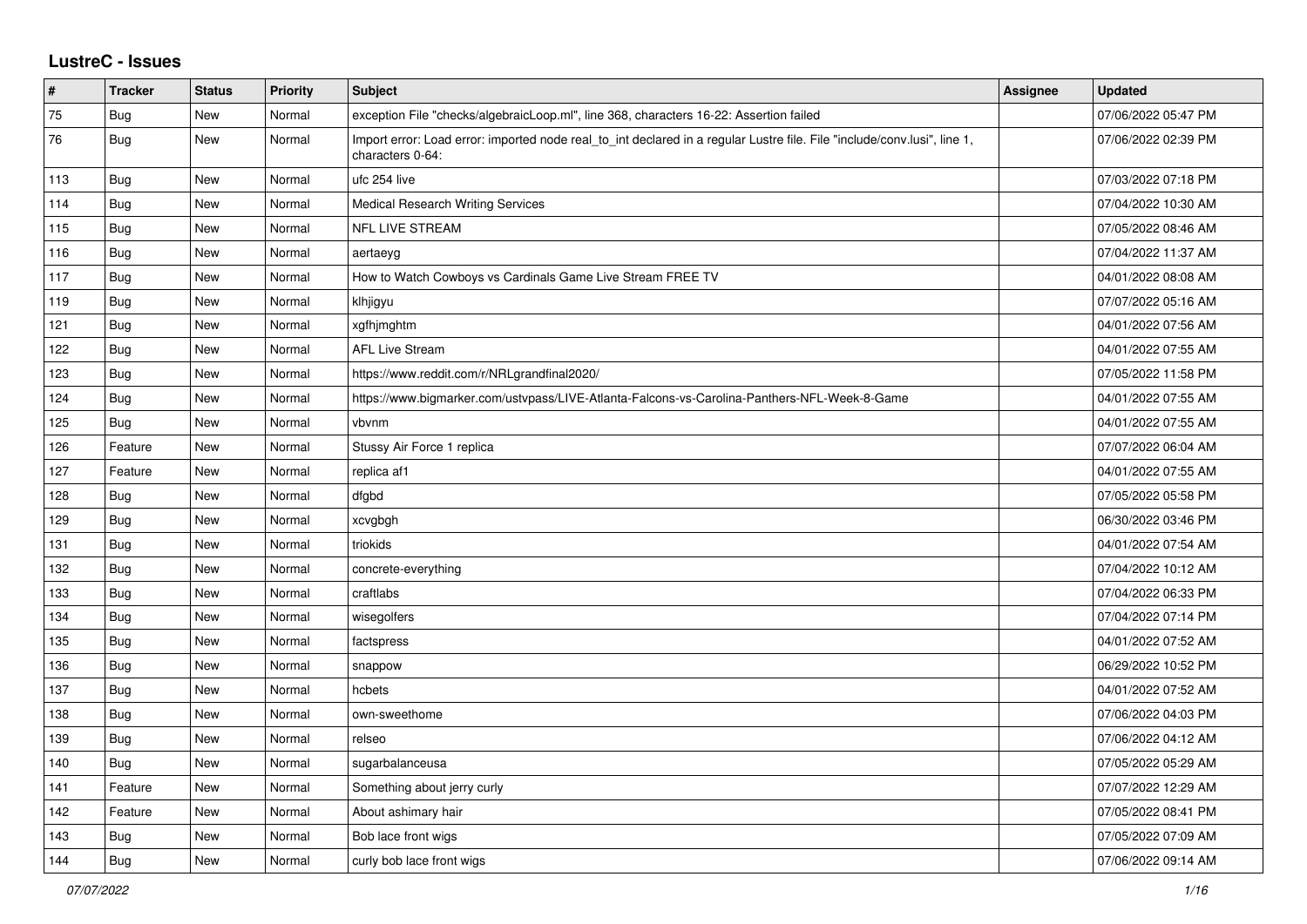| $\vert$ # | <b>Tracker</b> | <b>Status</b> | Priority | Subject                                        | <b>Assignee</b> | <b>Updated</b>      |
|-----------|----------------|---------------|----------|------------------------------------------------|-----------------|---------------------|
| 145       | Bug            | New           | Normal   | abdulbaissagar                                 |                 | 07/07/2022 04:00 AM |
| 146       | Bug            | <b>New</b>    | Normal   | bayabais                                       |                 | 07/07/2022 02:53 AM |
| 147       | Bug            | <b>New</b>    | Normal   | xzxgfufi                                       |                 | 04/01/2022 07:54 AM |
| 148       | Bug            | <b>New</b>    | Normal   | zxZdfg                                         |                 | 04/01/2022 08:01 AM |
| 149       | Bug            | <b>New</b>    | Normal   | dftgy                                          |                 | 07/02/2022 01:22 PM |
| 150       | Bug            | <b>New</b>    | Normal   | dfgh                                           |                 | 07/03/2022 02:15 PM |
| 151       | Feature        | <b>New</b>    | Normal   | Law Essay Writing Service - Assignments Planet |                 | 07/04/2022 03:47 PM |
| 154       | Bug            | <b>New</b>    | Normal   | fdgyyrut gyrtrw                                |                 | 06/27/2022 01:21 AM |
| 156       | Bug            | <b>New</b>    | Normal   | Access old cash app account                    |                 | 04/01/2022 08:00 AM |
| 157       | Bug            | <b>New</b>    | Normal   | Forget cash app pin                            |                 | 07/07/2022 02:06 AM |
| 158       | Bug            | <b>New</b>    | Normal   | dfghj zcvgh                                    |                 | 06/27/2022 07:28 AM |
| 159       | Bug            | <b>New</b>    | Normal   | xfguih njgkh                                   |                 | 07/07/2022 06:21 AM |
| 160       | <b>Bug</b>     | <b>New</b>    | Normal   | rtyuiv wbhyu                                   |                 | 04/01/2022 07:56 AM |
| 161       | <b>Bug</b>     | <b>New</b>    | Normal   | dfdrtyuio                                      |                 | 07/07/2022 12:56 AM |
| 163       | Bug            | <b>New</b>    | Normal   | jknjopl[                                       |                 | 04/01/2022 07:58 AM |
| 164       | Bug            | <b>New</b>    | Normal   | dfgbd                                          |                 | 07/07/2022 03:50 AM |
| 165       | Bug            | <b>New</b>    | Normal   | dfgbd                                          |                 | 04/01/2022 07:57 AM |
| 166       | Bug            | <b>New</b>    | Normal   | dfgbd                                          |                 | 04/01/2022 07:57 AM |
| 168       | Bug            | <b>New</b>    | Normal   | UFC 256 Live Stream Online                     |                 | 07/07/2022 12:11 AM |
| 169       | Bug            | <b>New</b>    | Normal   | CV Maker - UAE CV Writing Agency               |                 | 07/07/2022 04:29 AM |
| 170       | Feature        | <b>New</b>    | Normal   | top mba colleges in bangalore                  |                 | 07/07/2022 04:11 AM |
| 171       | Feature        | <b>New</b>    | Normal   | loan management system                         |                 | 07/07/2022 05:46 AM |
| 172       | Feature        | <b>New</b>    | Normal   | pgdm colleges in bangalore                     |                 | 06/30/2022 09:28 AM |
| 173       | Feature        | <b>New</b>    | Normal   | private limited company registration           |                 | 07/02/2022 04:39 PM |
| 174       | Feature        | <b>New</b>    | Normal   | Digital Marketing Philadelphia                 |                 | 07/04/2022 03:52 PM |
| 175       | Feature        | <b>New</b>    | Normal   | All About Cash App Transfer Fail Problems      |                 | 07/07/2022 02:12 AM |
| 176       | Bug            | <b>New</b>    | Normal   | instant loan without documents                 |                 | 07/07/2022 03:33 AM |
| 177       | Feature        | New           | Normal   | HD lace silky straight human hair wig          |                 | 04/01/2022 08:41 AM |
| 178       | Bug            | New           | Normal   | transparent lace wigs                          |                 | 07/02/2022 11:48 PM |
| 179       | Bug            | New           | Normal   | body wave                                      |                 | 04/01/2022 08:41 AM |
| 180       | Feature        | New           | Normal   | homoeobazaar                                   |                 | 07/05/2022 09:59 AM |
| 181       | <b>Bug</b>     | New           | Normal   | <b>Healthcare Custom Writing Services</b>      |                 | 07/07/2022 05:30 AM |
| 182       | <b>Bug</b>     | New           | Normal   | Healthcare Custom Writing Services             |                 | 07/06/2022 12:37 AM |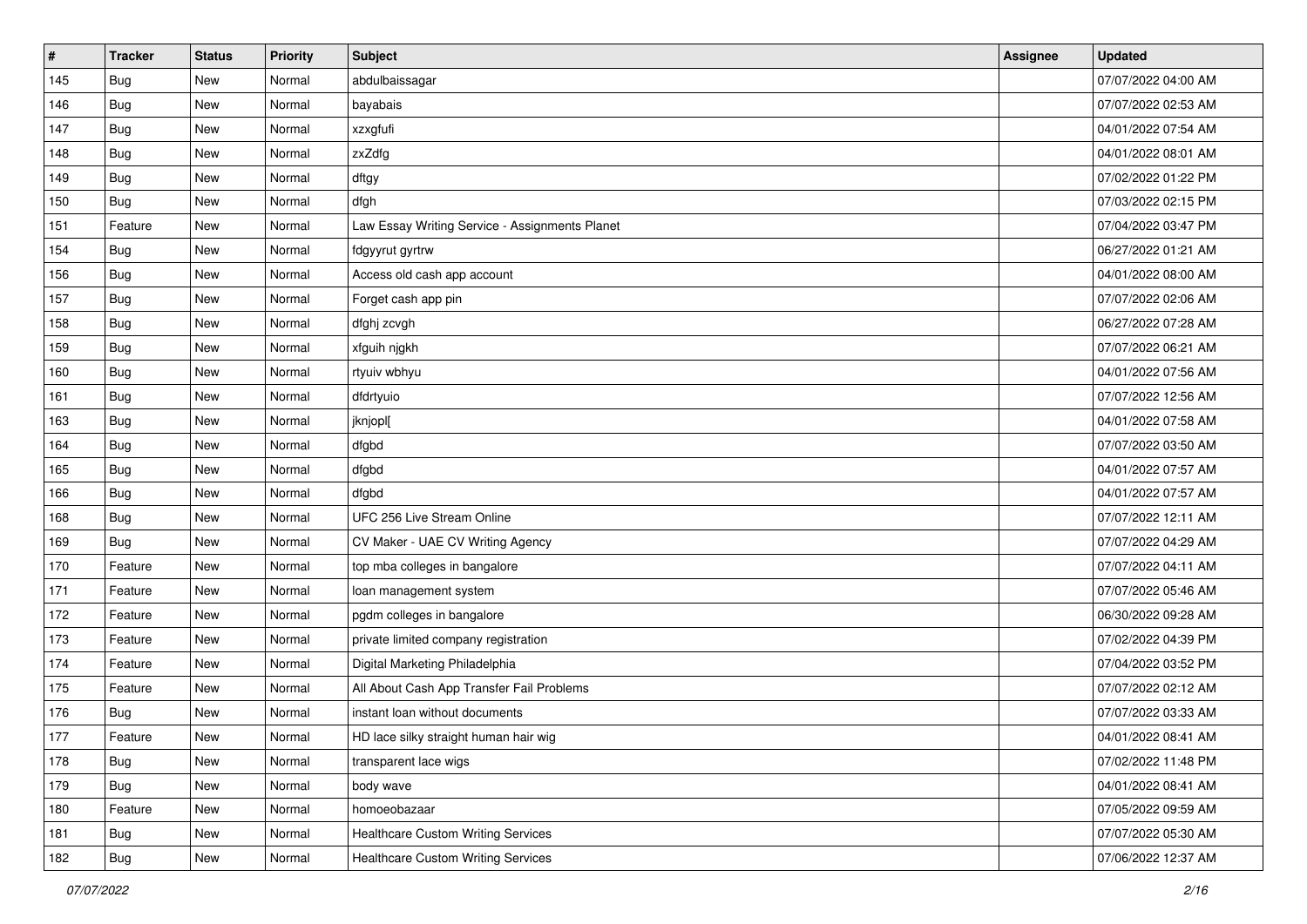| $\pmb{\#}$ | Tracker    | <b>Status</b> | <b>Priority</b> | Subject                                                                                                      | Assignee | <b>Updated</b>      |
|------------|------------|---------------|-----------------|--------------------------------------------------------------------------------------------------------------|----------|---------------------|
| 183        | Bug        | New           | Normal          | Nursing Assignment Help Online                                                                               |          | 07/07/2022 04:25 AM |
| 184        | <b>Bug</b> | <b>New</b>    | Normal          | Affordable Business Writing Services                                                                         |          | 07/03/2022 12:08 AM |
| 185        | Bug        | New           | Normal          | Non-Plagiarized Research Writing                                                                             |          | 07/07/2022 03:46 AM |
| 186        | Feature    | New           | Normal          | homoeobazaar                                                                                                 |          | 06/28/2022 04:29 PM |
| 187        | <b>Bug</b> | <b>New</b>    | Normal          | High Quality Replic 350 V2 Carbon                                                                            |          | 04/01/2022 08:40 AM |
| 189        | <b>Bug</b> | New           | Normal          | <b>College Biology Writing Services</b>                                                                      |          | 07/05/2022 09:45 PM |
| 190        | Bug        | New           | Normal          | All About Cash App Transfer Fail Problems                                                                    |          | 07/07/2022 02:48 AM |
| 191        | <b>Bug</b> | New           | Normal          | <b>B2B Branding</b>                                                                                          |          | 07/02/2022 07:53 AM |
| 192        | <b>Bug</b> | New           | Normal          | The code Caffe                                                                                               |          | 05/09/2022 10:16 AM |
| 193        | Bug        | <b>New</b>    | Normal          | 18% Discount on Homeopathic medicines                                                                        |          | 07/03/2022 01:02 PM |
| 194        | <b>Bug</b> | New           | Normal          | lace closure wigs                                                                                            |          | 07/06/2022 07:59 PM |
| 195        | <b>Bug</b> | New           | Normal          | homoeobazaar                                                                                                 |          | 04/01/2022 08:23 AM |
| 196        | <b>Bug</b> | New           | Normal          | Homoeobazaar For Homeopathy Medicines                                                                        |          | 07/05/2022 06:45 PM |
| 197        | <b>Bug</b> | New           | Normal          | SBL JABORANDI PLUS HAIR OIL - COMPLETE SCALP CARE (100ML)                                                    |          | 07/06/2022 10:48 AM |
| 198        | Bug        | <b>New</b>    | Normal          | DR. RECKEWEG R42 (HAEMOVENIN) (22ML)                                                                         |          | 07/04/2022 09:20 AM |
| 199        | Bug        | New           | Normal          | SBL CLEARSTONE DROPS (30ML)                                                                                  |          | 04/01/2022 08:23 AM |
| 200        | <b>Bug</b> | New           | Normal          | uiopi[o                                                                                                      |          | 07/04/2022 03:44 AM |
| 201        | Bug        | <b>New</b>    | Normal          | closure wig                                                                                                  |          | 07/06/2022 06:53 AM |
| 202        | <b>Bug</b> | New           | Normal          | blonde wig                                                                                                   |          | 07/05/2022 10:32 PM |
| 204        | Feature    | <b>New</b>    | Normal          | New Car Tyres                                                                                                |          | 04/01/2022 08:40 AM |
| 205        | <b>Bug</b> | New           | Low             | Mens Designer Glasses                                                                                        |          | 07/07/2022 04:03 AM |
| 206        | <b>Bug</b> | New           | Low             | <b>Cheap Electric Bikes</b>                                                                                  |          | 07/02/2022 07:46 AM |
| 207        | Feature    | <b>New</b>    | Low             | real estate lead conversion                                                                                  |          | 07/06/2022 12:24 PM |
| 208        | <b>Bug</b> | New           | Normal          | Why Cash app won't let me send money if scammed?                                                             |          | 04/01/2022 08:54 AM |
| 209        | <b>Bug</b> | New           | Normal          | Neglect to access old Cash App account considering message notice issue? Contact help.                       |          | 07/07/2022 01:30 AM |
| 210        | <b>Bug</b> | New           | Normal          | Issue with check symbol in Cash App? Dial assist number with calling Cash App customer service phone number. |          | 07/06/2022 12:48 AM |
| 211        | <b>Bug</b> | New           | Normal          | Problem in Cash App rebate? Call Cash App customer service number for help.                                  |          | 07/07/2022 03:52 AM |
| 212        | Feature    | New           | Normal          | How good is the market for gaming mobile apps at the moment?                                                 |          | 05/17/2022 11:09 AM |
| 213        | Bug        | New           | Normal          | fix HP Notebook Missing Operating System Error Message                                                       |          | 04/01/2022 08:53 AM |
| 214        | Feature    | New           | Normal          | Five Christmas Apps For Apple Users                                                                          |          | 07/06/2022 10:34 AM |
| 215        | Bug        | New           | Normal          | How For Top Level Cell Phone For You                                                                         |          | 06/27/2022 09:19 PM |
| 217        | Bug        | New           | Normal          | How this service matter most?                                                                                |          | 07/06/2022 07:49 AM |
| 218        | <b>Bug</b> | New           | Normal          | Popular Educational trends                                                                                   |          | 07/07/2022 04:17 AM |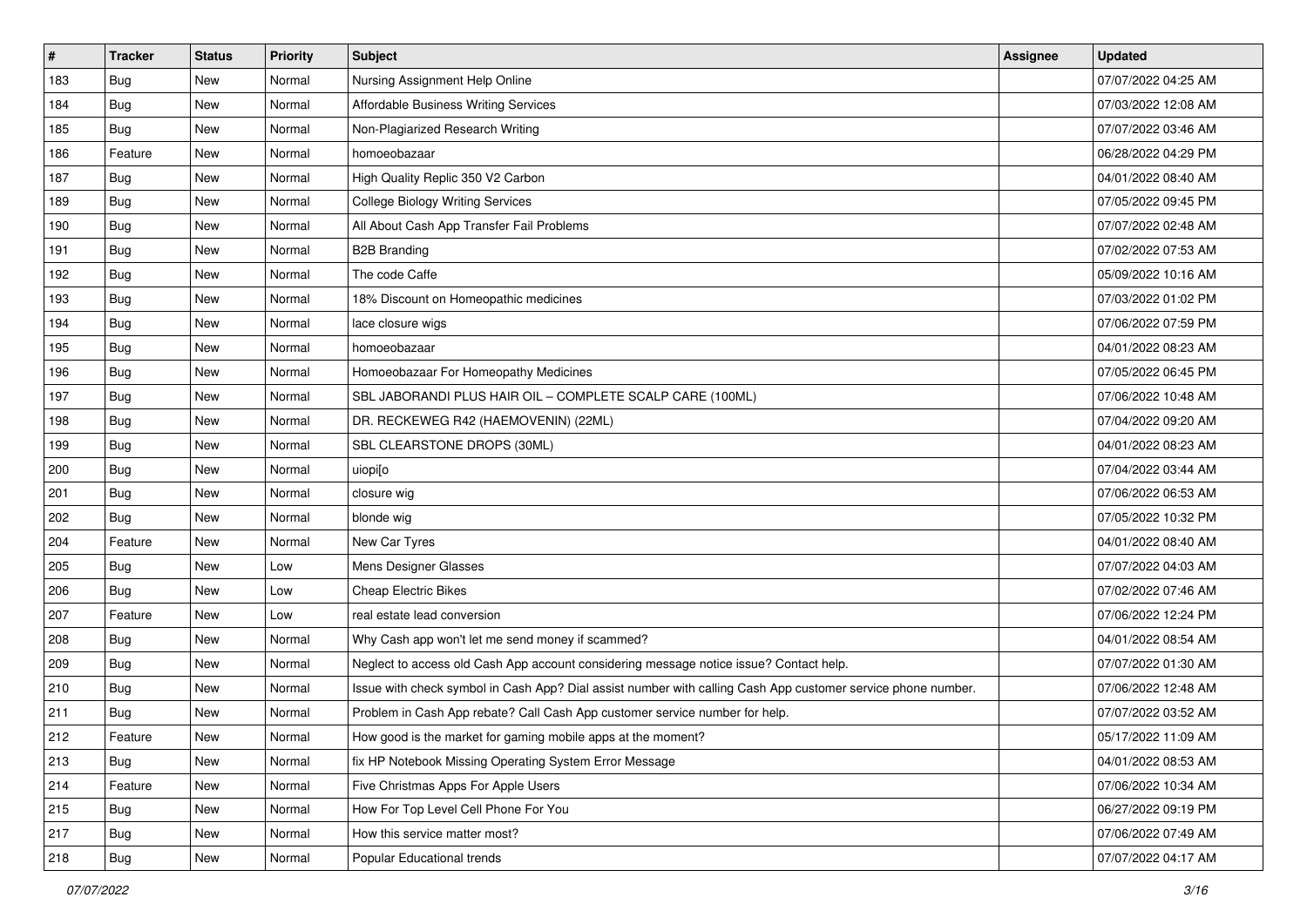| $\vert$ # | <b>Tracker</b> | <b>Status</b> | <b>Priority</b> | Subject                                                         | Assignee | <b>Updated</b>      |
|-----------|----------------|---------------|-----------------|-----------------------------------------------------------------|----------|---------------------|
| 219       | <b>Bug</b>     | New           | Normal          | Free Ringtones for Cell Phones.                                 |          | 07/07/2022 06:02 AM |
| 220       | Feature        | New           | Normal          | essay writing services                                          |          | 07/06/2022 01:36 PM |
| 221       | <b>Bug</b>     | New           | Normal          | The Best APk                                                    |          | 04/01/2022 08:49 AM |
| 222       | Bug            | New           | Normal          | Social Profile links                                            |          | 07/04/2022 01:09 PM |
| 223       | Bug            | <b>New</b>    | Normal          | WhatsApp Plus: Download, Update and Themes                      |          | 07/03/2022 01:07 PM |
| 225       | <b>Bug</b>     | New           | Normal          | instant personal loan                                           |          | 07/03/2022 12:46 AM |
| 227       | Bug            | New           | Normal          | Cash App Help & Solutions - Here You Will Get Better Assistance |          | 06/25/2022 11:21 PM |
| 228       | Bug            | New           | Normal          | Why Does Cash App Transaction Failed? - Here Is the Answer      |          | 07/06/2022 11:08 PM |
| 229       | Feature        | <b>New</b>    | Normal          | How To Delete Cash App Account? - Check Out the Steps In Detail |          | 06/28/2022 07:06 PM |
| 230       | Bug            | <b>New</b>    | Normal          | Add Money To Cash App Card - Auto Cash Apps                     |          | 07/02/2022 12:57 AM |
| 232       | Bug            | New           | Normal          | FM whatsapp messaging app.                                      |          | 06/27/2022 10:04 AM |
| 233       | Bug            | New           | Normal          | Anauthorsway.com: My User Experience                            |          | 06/27/2022 12:02 PM |
| 234       | Bug            | <b>New</b>    | Normal          | My Personal Experience With the College Writing Services        |          | 07/06/2022 10:06 AM |
| 235       | Bug            | <b>New</b>    | Low             | HP Printer Assistant Software   Download & Install HP Assistant |          | 07/04/2022 06:32 PM |
| 236       | Bug            | New           | Normal          | HP Printer Assistant Software   Download & Install HP Assistant |          | 04/01/2022 08:16 AM |
| 237       | Feature        | New           | Normal          | HP Printer Assistant Software   Download & Install HP Assistant |          | 07/06/2022 09:20 PM |
| 238       | Bug            | <b>New</b>    | Low             | HP Printer Assistant Software   Download & Install HP Assistant |          | 04/01/2022 08:16 AM |
| 239       | Bug            | <b>New</b>    | Normal          | Algunas características más de Choices MOD APK                  |          | 07/04/2022 06:59 PM |
| 240       | Feature        | New           | Normal          | Juego interesante de Dragon Ball Legends MOD APK                |          | 07/04/2022 06:19 PM |
| 241       | Feature        | New           | Normal          | How to get a complete solution of Big Ideas Math Answers?       |          | 04/01/2022 08:15 AM |
| 242       | Feature        | New           | Normal          | Descripción de Torque Pro MOD APK para Android                  |          | 07/06/2022 11:46 AM |
| 243       | Feature        | <b>New</b>    | Normal          | Reconstruir la pandilla de la mafia en Gangstar Vegas MOD APK   |          | 07/07/2022 05:40 AM |
| 244       | Bug            | <b>New</b>    | Normal          | Quels sont les avantages des stations de radio en ligne.        |          | 07/07/2022 06:12 AM |
| 245       | Bug            | New           | Normal          | Write My Essay For Me Cheap                                     |          | 07/06/2022 05:35 PM |
| 246       | Bug            | New           | Normal          | The Beast App                                                   |          | 07/06/2022 06:59 PM |
| 247       | <b>Bug</b>     | <b>New</b>    | Normal          | best 4 Channel Amp                                              |          | 07/05/2022 07:06 AM |
| 248       | <b>Bug</b>     | New           | Normal          | Mobile ringtones and attractiveness ringtones                   |          | 07/06/2022 12:02 PM |
| 250       | Bug            | New           | Normal          | Reviews of phone ringtones                                      |          | 07/05/2022 06:21 PM |
| 252       | Bug            | New           | Normal          | Samsung U600 - Is Essential Business And Personal Phone         |          | 04/04/2022 04:45 AM |
| 253       | Bug            | New           | Normal          | Florence Lawrence                                               |          | 07/05/2022 01:16 PM |
| 254       | Feature        | New           | Normal          | best ayurvedic treatment for psoriasis                          |          | 04/01/2022 08:13 AM |
| 255       | Feature        | New           | Normal          | best doctor for psoriasis                                       |          | 07/07/2022 12:13 AM |
| 256       | <b>Bug</b>     | New           | Normal          | Fake Travis Scott Shoes                                         |          | 04/01/2022 08:12 AM |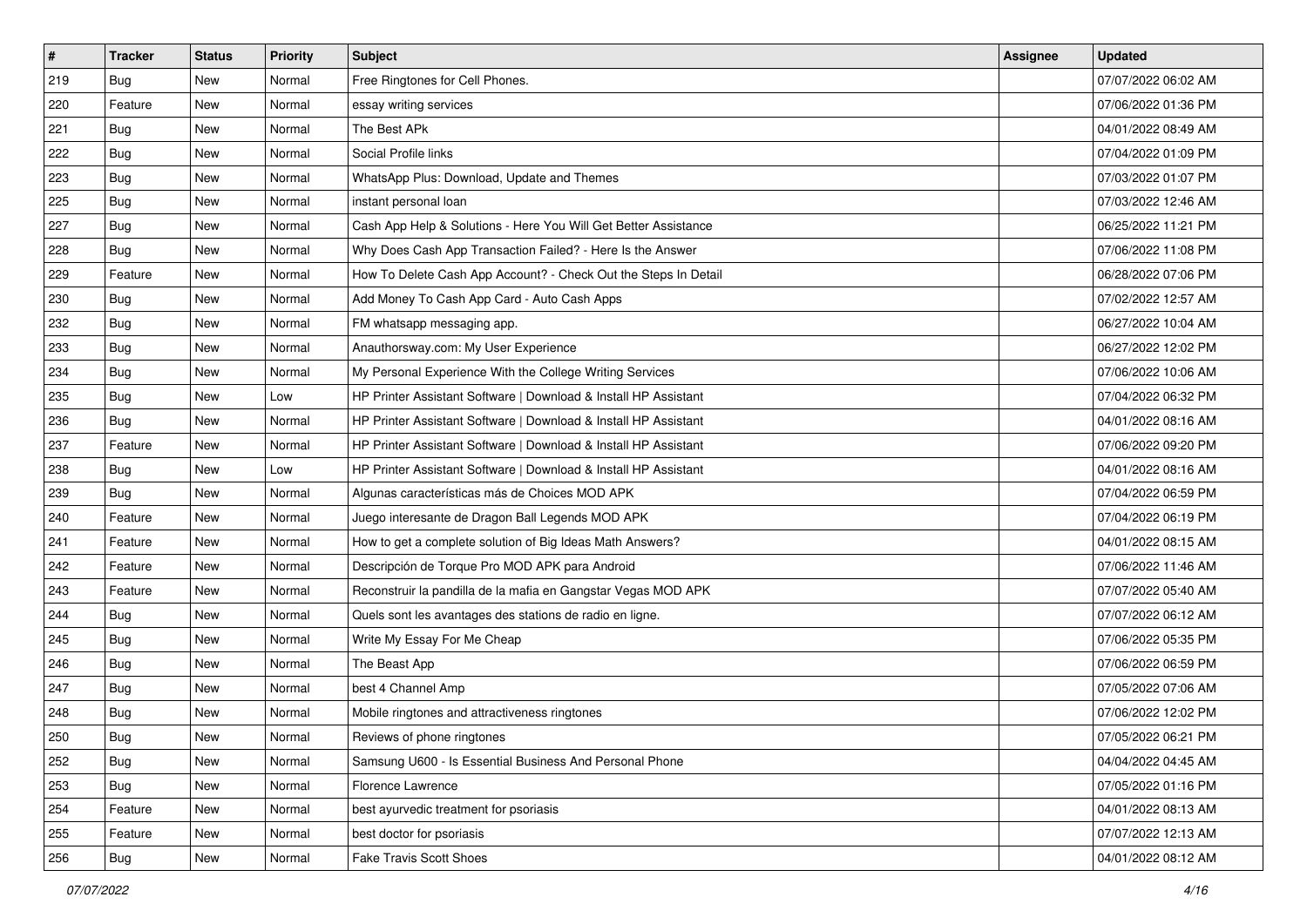| $\vert$ # | <b>Tracker</b> | <b>Status</b> | <b>Priority</b> | <b>Subject</b>                                                      | <b>Assignee</b> | <b>Updated</b>      |
|-----------|----------------|---------------|-----------------|---------------------------------------------------------------------|-----------------|---------------------|
| 257       | <b>Bug</b>     | New           | Normal          | Best latte machines                                                 |                 | 07/06/2022 05:32 AM |
| 258       | Bug            | New           | Normal          | Fake Nike Dunk High AMBUSH Deep Royal                               |                 | 07/07/2022 04:29 AM |
| 259       | Bug            | New           | Normal          | call center services                                                |                 | 07/07/2022 04:50 AM |
| 260       | Bug            | New           | Normal          | Web Design Services Near Me                                         |                 | 07/06/2022 01:25 AM |
| 261       | <b>Bug</b>     | <b>New</b>    | Normal          | Ringtone Downloads - Easy Ways Come Up With Your Own Ringtones      |                 | 07/06/2022 11:27 PM |
| 262       | Bug            | New           | Normal          | It this true to dealing Wuth                                        |                 | 07/04/2022 01:21 AM |
| 265       | Bug            | New           | Normal          | 3 Faq's On Downloading To Your Apple Ipod                           |                 | 07/07/2022 05:59 AM |
| 267       | Bug            | New           | Normal          | How To Use Internet Radio Services To Listen To Your Favorite Songs |                 | 07/07/2022 02:23 AM |
| 268       | Bug            | <b>New</b>    | Normal          | Fashioni                                                            |                 | 04/01/2022 08:20 AM |
| 271       | Feature        | <b>New</b>    | Normal          | Fashion                                                             |                 | 07/05/2022 08:55 AM |
| 272       | Feature        | New           | Normal          | Fashion                                                             |                 | 07/07/2022 04:03 AM |
| 273       | Bug            | New           | High            | assignment help online                                              |                 | 04/01/2022 08:17 AM |
| 276       | Feature        | <b>New</b>    | Normal          | Nike Dunks Replica                                                  |                 | 04/01/2022 08:19 AM |
| 277       | Feature        | New           | Normal          | Nike Dunks Replica                                                  |                 | 04/01/2022 08:19 AM |
| 278       | Bug            | New           | Normal          | Cash App Help & Solutions - Here You Will Get Better Assistance     |                 | 07/06/2022 07:17 AM |
| 279       | Bug            | New           | High            | What is an essential feature of an internal communications app?     |                 | 07/07/2022 05:09 AM |
| 280       | Bug            | New           | Normal          | Pacific Web Design                                                  |                 | 07/04/2022 05:52 PM |
| 282       | Bug            | <b>New</b>    | Normal          | Activate Cash App Card: Learn Simple Steps & Fix Errors             |                 | 07/07/2022 06:15 AM |
| 283       | <b>Bug</b>     | New           | Normal          | Cash App To PayPal Transfer Money - Check Out The Steps Here        |                 | 04/01/2022 08:17 AM |
| 284       | Bug            | New           | Normal          | All About Cash App Transfer Fail Problems                           |                 | 07/06/2022 05:41 AM |
| 285       | <b>Bug</b>     | New           | Normal          | Have you ever written an essay?                                     |                 | 07/06/2022 01:45 AM |
| 286       | Bug            | <b>New</b>    | Normal          | All About Cash App Transfer Fail Problems                           |                 | 04/01/2022 07:49 AM |
| 287       | Bug            | <b>New</b>    | Normal          | Make shopping easier                                                |                 | 04/01/2022 08:41 AM |
| 288       | Bug            | New           | Normal          | Make shopping easier                                                |                 | 04/01/2022 07:56 AM |
| 289       | Bug            | New           | Normal          | Recover Yahoo Mail Forgotten Password - Explore Kanata Chinese      |                 | 07/07/2022 01:20 AM |
| 292       | Bug            | <b>New</b>    | Normal          | Venmo to Cash App Transfer Of Money- Explore Here                   |                 | 07/06/2022 07:59 AM |
| 295       | <b>Bug</b>     | New           | Normal          | Headliner Repair Services in Jonesboro GA                           |                 | 04/01/2022 07:21 AM |
| 296       | Bug            | New           | Normal          | Window Tinting Services in Jonesboro GA                             |                 | 04/01/2022 07:21 AM |
| 297       | Bug            | New           | Normal          | Auto Lighting Installation Services in Norcross GA                  |                 | 04/01/2022 07:21 AM |
| 298       | <b>Bug</b>     | New           | Normal          | Car Stereo Installation Services in Norcross GA                     |                 | 04/01/2022 07:20 AM |
| 299       | <b>Bug</b>     | New           | Normal          | Brake Caliper Painting Services in Norcross GA                      |                 | 04/01/2022 07:20 AM |
| 300       | <b>Bug</b>     | New           | Normal          | Wheels Powder Coating Services in Norcross GA                       |                 | 04/15/2022 01:45 PM |
| 301       | <b>Bug</b>     | New           | Normal          | Vehicle Electronics Services in Norcross GA                         |                 | 04/01/2022 07:18 AM |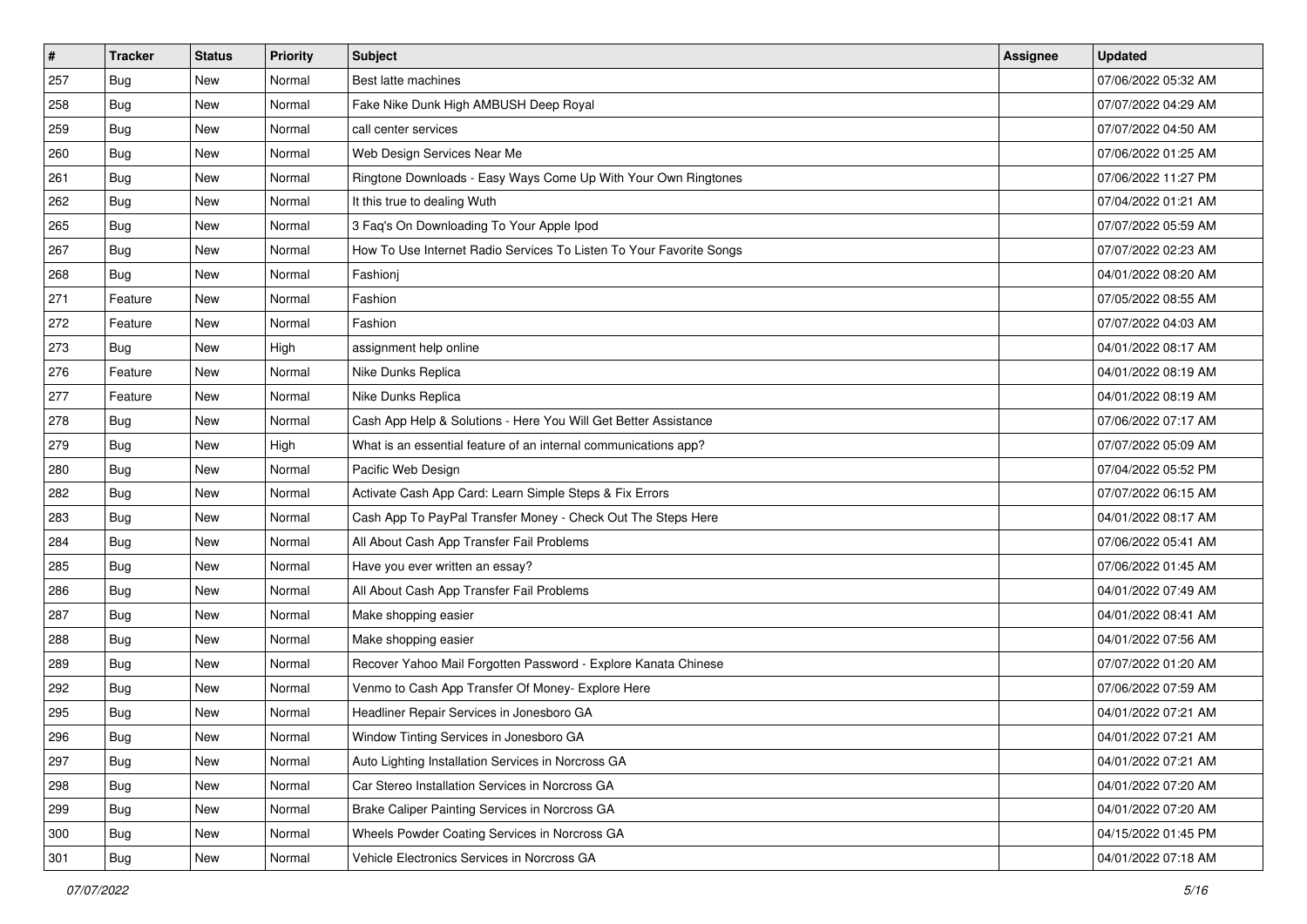| $\vert$ # | <b>Tracker</b> | <b>Status</b> | <b>Priority</b> | Subject                                               | <b>Assignee</b> | <b>Updated</b>      |
|-----------|----------------|---------------|-----------------|-------------------------------------------------------|-----------------|---------------------|
| 302       | <b>Bug</b>     | New           | Normal          | Auto Electrical Repair Services in Norcross GA        |                 | 07/04/2022 04:34 PM |
| 303       | <b>Bug</b>     | New           | Normal          | Car Wrapping Services in Norcross GA                  |                 | 04/01/2022 07:22 AM |
| 304       | Bug            | New           | Normal          | Keyless Entry Services in Norcross GA                 |                 | 04/01/2022 07:19 AM |
| 305       | Bug            | New           | Normal          | Headliner Repair Services in Norcross GA              |                 | 04/01/2022 07:19 AM |
| 306       | <b>Bug</b>     | <b>New</b>    | Normal          | Window Tinting Services in Norcross GA                |                 | 04/01/2022 07:19 AM |
| 307       | <b>Bug</b>     | New           | Normal          | Carpet Cleaning Services in Virginia Beach VA         |                 | 04/01/2022 07:19 AM |
| 308       | Bug            | New           | Normal          | Carpet Repairing Services in Virginia Beach VA        |                 | 04/01/2022 07:19 AM |
| 309       | Bug            | New           | Normal          | Stain Removal Services in Virginia Beach VA           |                 | 04/01/2022 07:19 AM |
| 310       | Bug            | New           | Normal          | Mattress Cleaning Services in Virginia Beach VA       |                 | 07/06/2022 05:58 AM |
| 311       | <b>Bug</b>     | <b>New</b>    | Normal          | Odor Removal Services in Virginia Beach VA            |                 | 04/01/2022 07:19 AM |
| 312       | Bug            | New           | Normal          | Stain Protection Services in Virginia Beach VA        |                 | 07/06/2022 09:04 AM |
| 313       | Bug            | New           | Normal          | Water Extraction Services in Virginia Beach VA        |                 | 07/07/2022 04:51 AM |
| 314       | Bug            | New           | Normal          | Water Extraction Services in Virginia Beach VA        |                 | 04/01/2022 07:25 AM |
| 315       | Bug            | <b>New</b>    | Normal          | Dissertation help UK                                  |                 | 07/02/2022 08:51 AM |
| 316       | <b>Bug</b>     | New           | Normal          | Finden Sie den besten Klingelton für Ihr Telefon      |                 | 07/04/2022 09:17 AM |
| 317       | Bug            | New           | Normal          | Eco/Green Cleaning Services in Virginia Beach VA      |                 | 07/05/2022 06:33 PM |
| 318       | Bug            | New           | Normal          | Mold Removal Services in Virginia Beach VA            |                 | 04/01/2022 07:27 AM |
| 319       | Bug            | <b>New</b>    | Normal          | Steam Cleaning Services in Virginia Beach VA          |                 | 04/01/2022 07:27 AM |
| 320       | <b>Bug</b>     | New           | Normal          | Emergency Cleaning Services in Virginia Beach VA      |                 | 04/01/2022 07:27 AM |
| 321       | <b>Bug</b>     | New           | Normal          | Tile & Grout Cleaning Services in Virginia Beach VA   |                 | 07/03/2022 08:08 AM |
| 322       | <b>Bug</b>     | New           | Normal          | Rug Cleaning Services in Virginia Beach VA            |                 | 04/01/2022 07:26 AM |
| 323       | <b>Bug</b>     | New           | Normal          | Car Upholstery Cleaning Services in Virginia Beach VA |                 | 04/01/2022 07:26 AM |
| 324       | Bug            | <b>New</b>    | Normal          | Upholstery Cleaning Services in Virginia Beach VA     |                 | 04/01/2022 07:26 AM |
| 325       | <b>Bug</b>     | New           | Normal          | Carpet Cleaning Services in Norfolk VA                |                 | 04/01/2022 07:26 AM |
| 326       | <b>Bug</b>     | New           | Normal          | Carpet Repairing Services in Norfolk VA               |                 | 04/01/2022 07:26 AM |
| 327       | Bug            | New           | Normal          | Stain Removal Services in Norfolk VA                  |                 | 04/01/2022 07:26 AM |
| 328       | <b>Bug</b>     | New           | Normal          | Mattress Cleaning Services in Norfolk VA              |                 | 04/01/2022 07:26 AM |
| 329       | I Bug          | New           | Normal          | Odor Removal Services in Norfolk VA                   |                 | 04/01/2022 07:22 AM |
| 330       | Bug            | New           | Normal          | Stain Protection Services in Norfolk VA               |                 | 04/01/2022 07:26 AM |
| 331       | <b>Bug</b>     | New           | Normal          | Water Extraction Services in Norfolk VA               |                 | 07/07/2022 04:03 AM |
| 332       | <b>Bug</b>     | New           | Normal          | Eco/Green Cleaning Services in Norfolk VA             |                 | 04/01/2022 07:25 AM |
| 333       | <b>Bug</b>     | New           | Normal          | Mold Removal Services in Norfolk VA                   |                 | 07/07/2022 06:03 AM |
| 334       | <b>Bug</b>     | New           | Normal          | Steam Cleaning Services in Norfolk VA                 |                 | 04/01/2022 07:25 AM |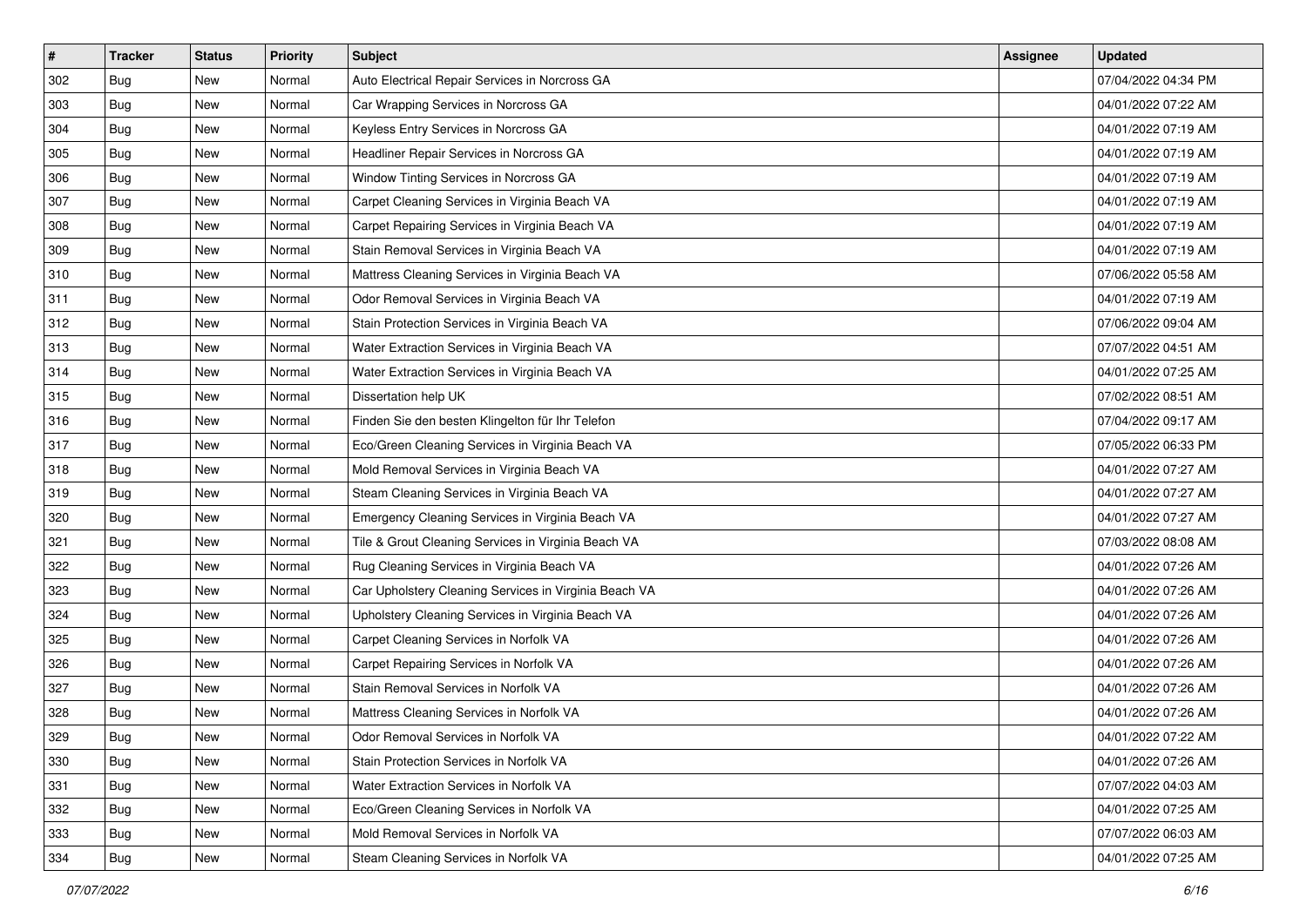| $\vert$ # | <b>Tracker</b> | <b>Status</b> | <b>Priority</b> | Subject                                           | <b>Assignee</b> | <b>Updated</b>      |
|-----------|----------------|---------------|-----------------|---------------------------------------------------|-----------------|---------------------|
| 335       | Bug            | New           | Normal          | Emergency Cleaning Services in Norfolk VA         |                 | 04/01/2022 07:24 AM |
| 336       | Bug            | New           | Normal          | Tile & Grout Cleaning Services in Norfolk VA      |                 | 07/07/2022 05:44 AM |
| 337       | Bug            | New           | Normal          | Rug Cleaning Services in Norfolk VA               |                 | 04/01/2022 07:23 AM |
| 338       | <b>Bug</b>     | New           | Normal          | Car Upholstery Cleaning Services in Norfolk VA    |                 | 04/01/2022 07:23 AM |
| 339       | <b>Bug</b>     | <b>New</b>    | Normal          | Upholstery Cleaning Services in Norfolk VA        |                 | 06/17/2022 04:36 AM |
| 340       | Bug            | New           | Normal          | Carpet Cleaning Services in Chesapeake VA         |                 | 04/01/2022 07:23 AM |
| 341       | <b>Bug</b>     | New           | Normal          | Carpet Repairing Services in Chesapeake VA        |                 | 04/01/2022 07:23 AM |
| 342       | Bug            | New           | Normal          | Stain Removal Services in Chesapeake VA           |                 | 04/01/2022 07:22 AM |
| 343       | <b>Bug</b>     | New           | Normal          | Mattress Cleaning Services in Chesapeake VA       |                 | 04/01/2022 07:16 AM |
| 344       | Bug            | <b>New</b>    | Normal          | Odor Removal Services in Chesapeake VA            |                 | 07/07/2022 03:49 AM |
| 345       | Bug            | New           | Normal          | Stain Protection Services in Chesapeake VA        |                 | 07/06/2022 09:28 PM |
| 346       | <b>Bug</b>     | New           | Normal          | Water Extraction Services in Chesapeake VA        |                 | 04/01/2022 07:15 AM |
| 347       | Bug            | <b>New</b>    | Normal          | Eco/Green Cleaning Services in Chesapeake VA      |                 | 07/07/2022 05:18 AM |
| 348       | <b>Bug</b>     | New           | Normal          | Mold Removal Services in Chesapeake VA            |                 | 06/28/2022 12:53 AM |
| 349       | <b>Bug</b>     | New           | Normal          | Steam Cleaning Services in Chesapeake VA          |                 | 04/01/2022 07:14 AM |
| 350       | Bug            | New           | Normal          | Emergency Cleaning Services in Chesapeake VA      |                 | 04/01/2022 07:14 AM |
| 351       | <b>Bug</b>     | New           | Normal          | Emergency Cleaning Services in Chesapeake VA      |                 | 04/01/2022 07:14 AM |
| 352       | <b>Bug</b>     | <b>New</b>    | Normal          | Tile & Grout Cleaning Services in Chesapeake VA   |                 | 07/06/2022 08:21 AM |
| 353       | <b>Bug</b>     | New           | Normal          | Rug Cleaning Services in Chesapeake VA            |                 | 04/01/2022 07:14 AM |
| 354       | <b>Bug</b>     | New           | Normal          | Car Upholstery Cleaning Services in Chesapeake VA |                 | 04/01/2022 07:14 AM |
| 355       | Bug            | New           | Normal          | Upholstery Cleaning Services in Chesapeake VA     |                 | 04/01/2022 07:14 AM |
| 356       | <b>Bug</b>     | <b>New</b>    | Normal          | Moving Services in Baltimore MD                   |                 | 04/01/2022 07:13 AM |
| 357       | <b>Bug</b>     | <b>New</b>    | Normal          | Furniture Assembly Services in Baltimore MD       |                 | 04/01/2022 07:12 AM |
| 358       | Bug            | New           | Normal          | Office Moving Services in Baltimore MD            |                 | 04/01/2022 07:13 AM |
| 359       | <b>Bug</b>     | New           | Normal          | Local Moving Services in Baltimore MD             |                 | 04/01/2022 07:15 AM |
| 360       | <b>Bug</b>     | <b>New</b>    | Normal          | Auto Transport Services in Baltimore MD           |                 | 04/01/2022 07:13 AM |
| 361       | <b>Bug</b>     | New           | Normal          | Junk Removal Services in Baltimore MD             |                 | 04/01/2022 07:13 AM |
| 362       | <b>Bug</b>     | New           | Normal          | Moving Services in Washington DC                  |                 | 04/01/2022 07:13 AM |
| 363       | Bug            | New           | Normal          | Furniture Assembly Services in Washington DC      |                 | 04/01/2022 07:13 AM |
| 364       | Bug            | New           | Normal          | Office Moving Services in Washington DC           |                 | 04/01/2022 07:13 AM |
| 365       | Bug            | New           | Normal          | Local Moving Services in Washington DC            |                 | 04/01/2022 07:12 AM |
| 366       | <b>Bug</b>     | New           | Normal          | Auto Transport Services in Washington DC          |                 | 04/01/2022 07:12 AM |
| 367       | <b>Bug</b>     | New           | Normal          | Junk Removal Services in Washington DC            |                 | 04/01/2022 07:12 AM |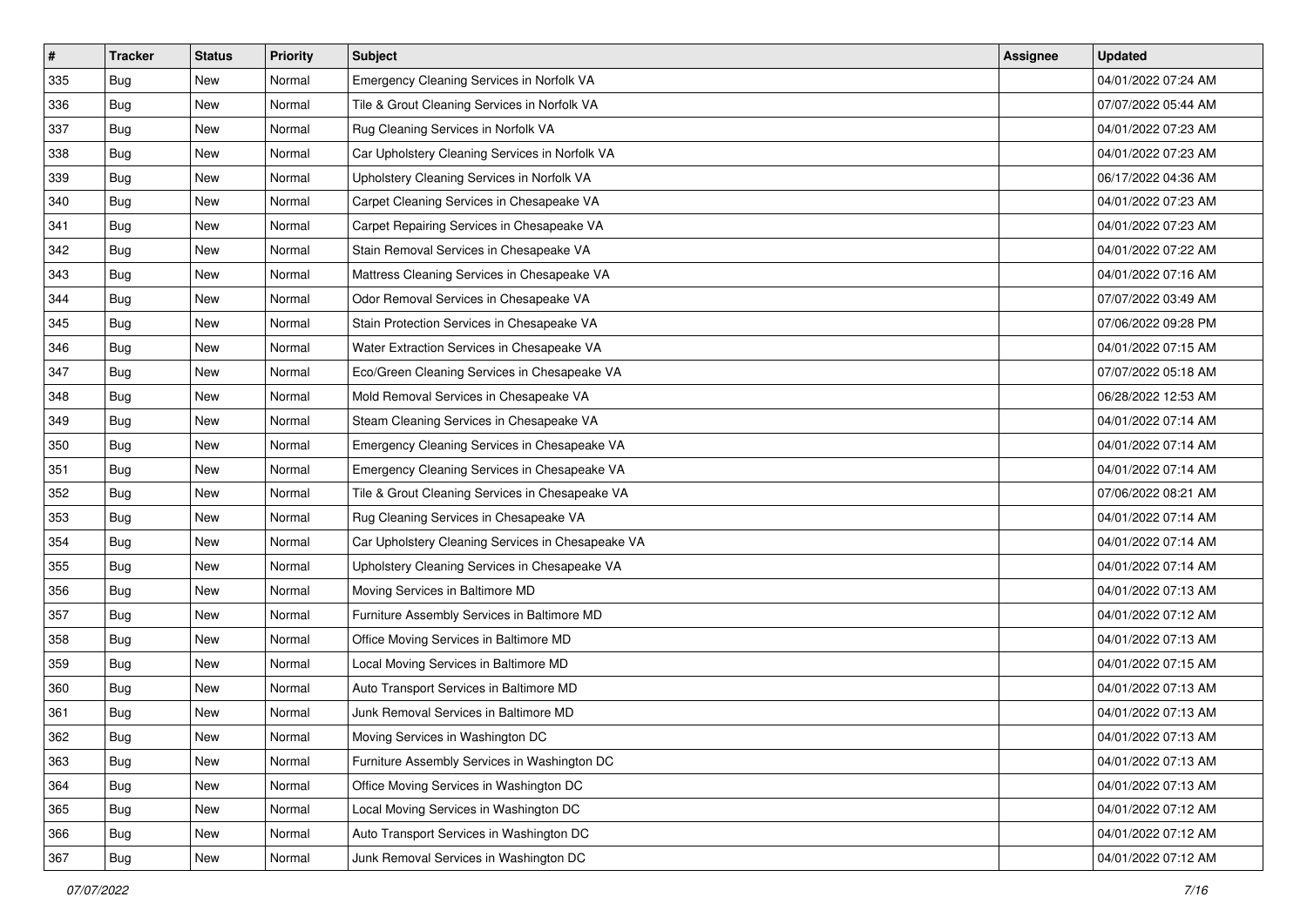| $\vert$ # | <b>Tracker</b> | <b>Status</b> | Priority | Subject                                            | Assignee | <b>Updated</b>      |
|-----------|----------------|---------------|----------|----------------------------------------------------|----------|---------------------|
| 368       | <b>Bug</b>     | New           | Normal   | Moving Services in Arlington County VA             |          | 04/01/2022 07:12 AM |
| 369       | <b>Bug</b>     | New           | Normal   | Furniture Assembly Services in Arlington County VA |          | 04/01/2022 07:12 AM |
| 370       | Bug            | New           | Normal   | Office Moving Services in Arlington County VA      |          | 04/01/2022 07:16 AM |
| 371       | <b>Bug</b>     | New           | Normal   | Local Moving Services in Arlington County VA       |          | 04/01/2022 07:13 AM |
| 372       | <b>Bug</b>     | <b>New</b>    | Normal   | Auto Transport Services in Arlington County VA     |          | 07/07/2022 02:37 AM |
| 373       | <b>Bug</b>     | New           | Normal   | Junk Removal Services in Arlington County VA       |          | 04/01/2022 07:18 AM |
| 374       | Bug            | New           | Normal   | Moving Services in Fairfax VA                      |          | 04/01/2022 07:18 AM |
| 375       | Bug            | New           | Normal   | Furniture Assembly Services in Fairfax VA          |          | 04/01/2022 07:18 AM |
| 376       | <b>Bug</b>     | New           | Normal   | Office Moving Services in Fairfax VA               |          | 04/01/2022 07:17 AM |
| 377       | <b>Bug</b>     | New           | Normal   | Local Moving Services in Fairfax VA                |          | 04/01/2022 07:17 AM |
| 378       | Bug            | New           | Normal   | Auto Transport Services in Fairfax VA              |          | 04/01/2022 07:17 AM |
| 379       | <b>Bug</b>     | New           | Normal   | Junk Removal Services in Fairfax VA                |          | 04/01/2022 07:17 AM |
| 380       | Bug            | <b>New</b>    | Normal   | Moving Services in McLean VA                       |          | 07/07/2022 01:34 AM |
| 381       | <b>Bug</b>     | New           | Normal   | Furniture Assembly Services in McLean VA           |          | 04/01/2022 07:17 AM |
| 382       | <b>Bug</b>     | New           | Normal   | Office Moving Services in McLean VA                |          | 04/01/2022 07:17 AM |
| 383       | <b>Bug</b>     | New           | Normal   | Local Moving Services in McLean VA                 |          | 04/01/2022 07:17 AM |
| 384       | <b>Bug</b>     | New           | Normal   | Auto Transport Services in McLean VA               |          | 04/01/2022 07:17 AM |
| 385       | <b>Bug</b>     | <b>New</b>    | Normal   | Junk Removal Services in McLean VA                 |          | 04/01/2022 07:15 AM |
| 386       | <b>Bug</b>     | New           | Normal   | Moving Services in Sterling VA                     |          | 04/01/2022 07:16 AM |
| 387       | <b>Bug</b>     | New           | Normal   | Furniture Assembly Services in Sterling VA         |          | 04/01/2022 07:18 AM |
| 388       | Bug            | New           | Normal   | Office Moving Services in Sterling VA              |          | 04/01/2022 07:16 AM |
| 389       | <b>Bug</b>     | New           | Normal   | Local Moving Services in Sterling VA               |          | 04/01/2022 07:16 AM |
| 390       | <b>Bug</b>     | <b>New</b>    | Normal   | Auto Transport Services in Sterling VA             |          | 04/01/2022 07:16 AM |
| 391       | Bug            | New           | Normal   | Junk Removal Services in Sterling VA               |          | 04/01/2022 07:16 AM |
| 392       | <b>Bug</b>     | New           | Normal   | Moving Services in Annapolis MD                    |          | 04/01/2022 07:16 AM |
| 393       | <b>Bug</b>     | <b>New</b>    | Normal   | Furniture Assembly Services in Annapolis MD        |          | 04/01/2022 07:16 AM |
| 394       | <b>Bug</b>     | New           | Normal   | Office Moving Services in Annapolis MD             |          | 04/01/2022 07:15 AM |
| 395       | Bug            | New           | Normal   | Local Moving Services in Annapolis MD              |          | 04/01/2022 07:15 AM |
| 396       | <b>Bug</b>     | New           | Normal   | Auto Transport Services in Annapolis MD            |          | 04/01/2022 07:15 AM |
| 397       | <b>Bug</b>     | New           | Normal   | Junk Removal Services in Annapolis MD              |          | 04/01/2022 07:15 AM |
| 398       | <b>Bug</b>     | New           | Normal   | Moving Services in Potomac MD                      |          | 04/01/2022 07:32 AM |
| 399       | <b>Bug</b>     | New           | Normal   | Furniture Assembly Services in Potomac MD          |          | 04/01/2022 07:15 AM |
| 400       | <b>Bug</b>     | New           | Normal   | Office Moving Services in Potomac MD               |          | 07/05/2022 09:18 AM |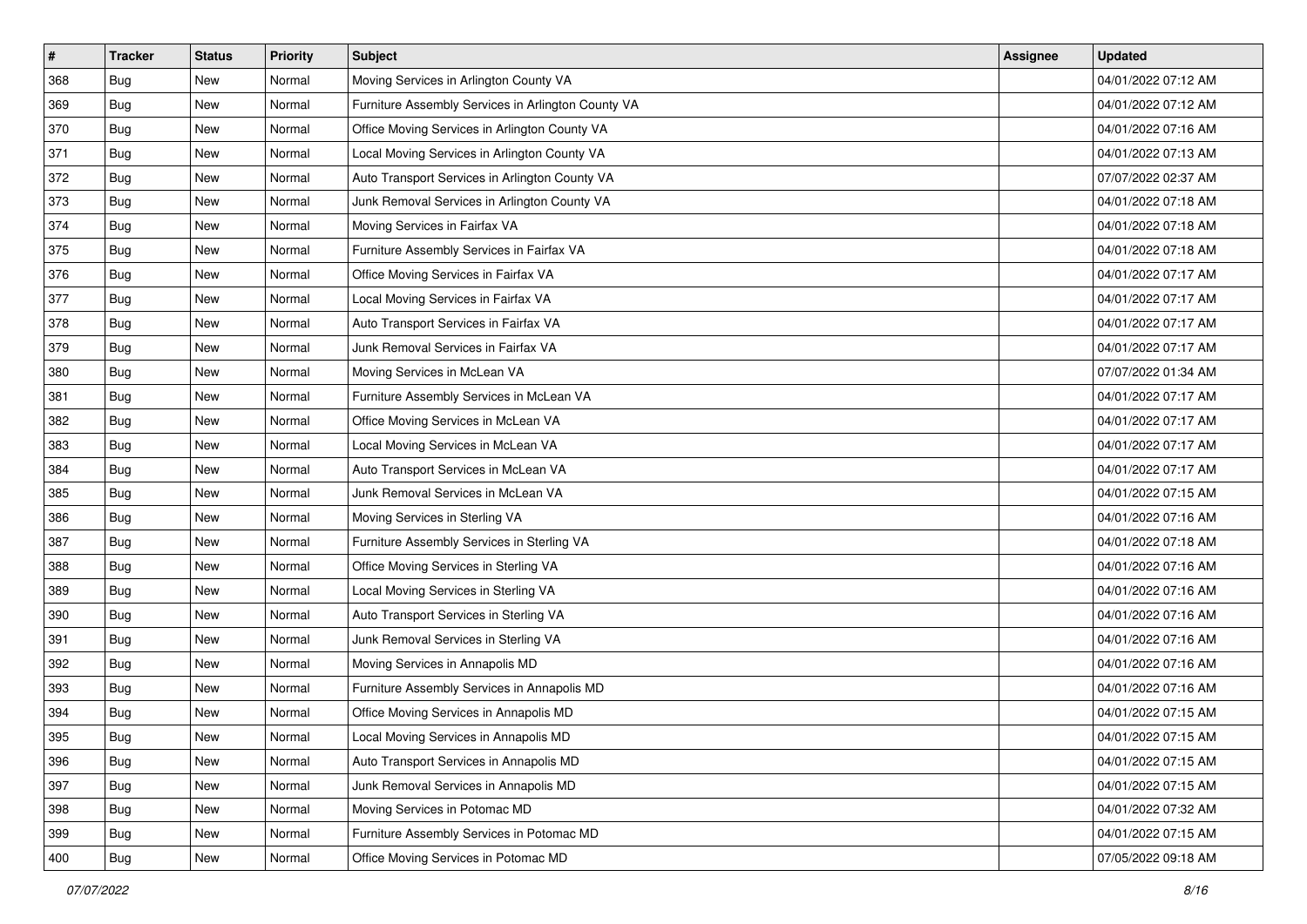| #   | <b>Tracker</b> | <b>Status</b> | <b>Priority</b> | Subject                                        | <b>Assignee</b> | <b>Updated</b>      |
|-----|----------------|---------------|-----------------|------------------------------------------------|-----------------|---------------------|
| 401 | Bug            | New           | Normal          | Local Moving Services in Potomac MD            |                 | 04/01/2022 07:48 AM |
| 402 | Bug            | New           | Normal          | Auto Transport Services in Potomac MD          |                 | 04/01/2022 07:47 AM |
| 403 | Bug            | New           | Normal          | Junk Removal Services in Potomac MD            |                 | 04/01/2022 07:47 AM |
| 404 | <b>Bug</b>     | New           | Normal          | Moving Services in Gaithersburg MD             |                 | 04/01/2022 07:47 AM |
| 405 | <b>Bug</b>     | <b>New</b>    | Normal          | Furniture Assembly Services in Gaithersburg MD |                 | 04/01/2022 07:47 AM |
| 406 | Bug            | New           | Normal          | Office Moving Services in Gaithersburg MD      |                 | 04/01/2022 07:47 AM |
| 407 | <b>Bug</b>     | New           | Normal          | Upholstery Cleaning Boston MA                  |                 | 04/01/2022 07:47 AM |
| 408 | Bug            | New           | Normal          | Carpet Cleaning Boston MA                      |                 | 04/01/2022 07:47 AM |
| 409 | <b>Bug</b>     | New           | Normal          | Floor Stripping Boston MA                      |                 | 04/01/2022 07:47 AM |
| 410 | Bug            | <b>New</b>    | Normal          | Floor Waxing Boston MA                         |                 | 04/01/2022 07:47 AM |
| 411 | Bug            | New           | Normal          | Floor Cleaning Boston MA                       |                 | 04/01/2022 07:47 AM |
| 412 | Bug            | New           | Normal          | Germs Removal Boston MA                        |                 | 04/01/2022 07:47 AM |
| 413 | Bug            | <b>New</b>    | Normal          | Commercial Floor Cleaning Boston MA            |                 | 04/01/2022 07:45 AM |
| 414 | <b>Bug</b>     | New           | Normal          | Residential Floor Cleaning Boston MA           |                 | 04/01/2022 07:46 AM |
| 415 | <b>Bug</b>     | New           | Normal          | Upholstery Cleaning Somerville MA              |                 | 04/01/2022 07:48 AM |
| 416 | Bug            | New           | Normal          | Carpet Cleaning Somerville MA                  |                 | 04/01/2022 07:46 AM |
| 417 | <b>Bug</b>     | New           | Normal          | Floor Stripping Somerville MA                  |                 | 04/01/2022 07:46 AM |
| 418 | <b>Bug</b>     | <b>New</b>    | Normal          | Floor Waxing Somerville MA                     |                 | 04/01/2022 07:46 AM |
| 419 | <b>Bug</b>     | New           | Normal          | Floor Cleaning Somerville MA                   |                 | 04/01/2022 07:46 AM |
| 420 | <b>Bug</b>     | New           | Normal          | Germs Removal Somerville MA                    |                 | 04/01/2022 07:46 AM |
| 421 | Bug            | New           | Normal          | Commercial Floor Cleaning Somerville MA        |                 | 04/01/2022 07:46 AM |
| 422 | <b>Bug</b>     | <b>New</b>    | Normal          | Residential Floor Cleaning Somerville MA       |                 | 04/01/2022 07:46 AM |
| 423 | <b>Bug</b>     | <b>New</b>    | Normal          | Upholstery Cleaning Brookline MA               |                 | 04/01/2022 07:46 AM |
| 424 | Bug            | New           | Normal          | Carpet Cleaning Brookline MA                   |                 | 04/01/2022 07:45 AM |
| 425 | <b>Bug</b>     | New           | Normal          | Floor Stripping Brookline MA                   |                 | 04/01/2022 07:45 AM |
| 426 | <b>Bug</b>     | <b>New</b>    | Normal          | Floor Waxing Brookline MA                      |                 | 04/01/2022 07:49 AM |
| 427 | <b>Bug</b>     | New           | Normal          | Floor Cleaning Brookline MA                    |                 | 04/01/2022 07:46 AM |
| 428 | Bug            | New           | Normal          | Germs Removal Brookline MA                     |                 | 04/01/2022 07:47 AM |
| 429 | <b>Bug</b>     | New           | Normal          | Germs Removal Brookline MA                     |                 | 04/01/2022 07:51 AM |
| 430 | <b>Bug</b>     | New           | Normal          | Commercial Floor Cleaning Brookline MA         |                 | 04/01/2022 07:50 AM |
| 431 | <b>Bug</b>     | New           | Normal          | Residential Floor Cleaning Brookline MA        |                 | 04/01/2022 07:50 AM |
| 432 | <b>Bug</b>     | New           | Normal          | Upholstery Cleaning Newton MA                  |                 | 04/01/2022 07:50 AM |
| 433 | <b>Bug</b>     | New           | Normal          | Carpet Cleaning Newton MA                      |                 | 04/01/2022 07:50 AM |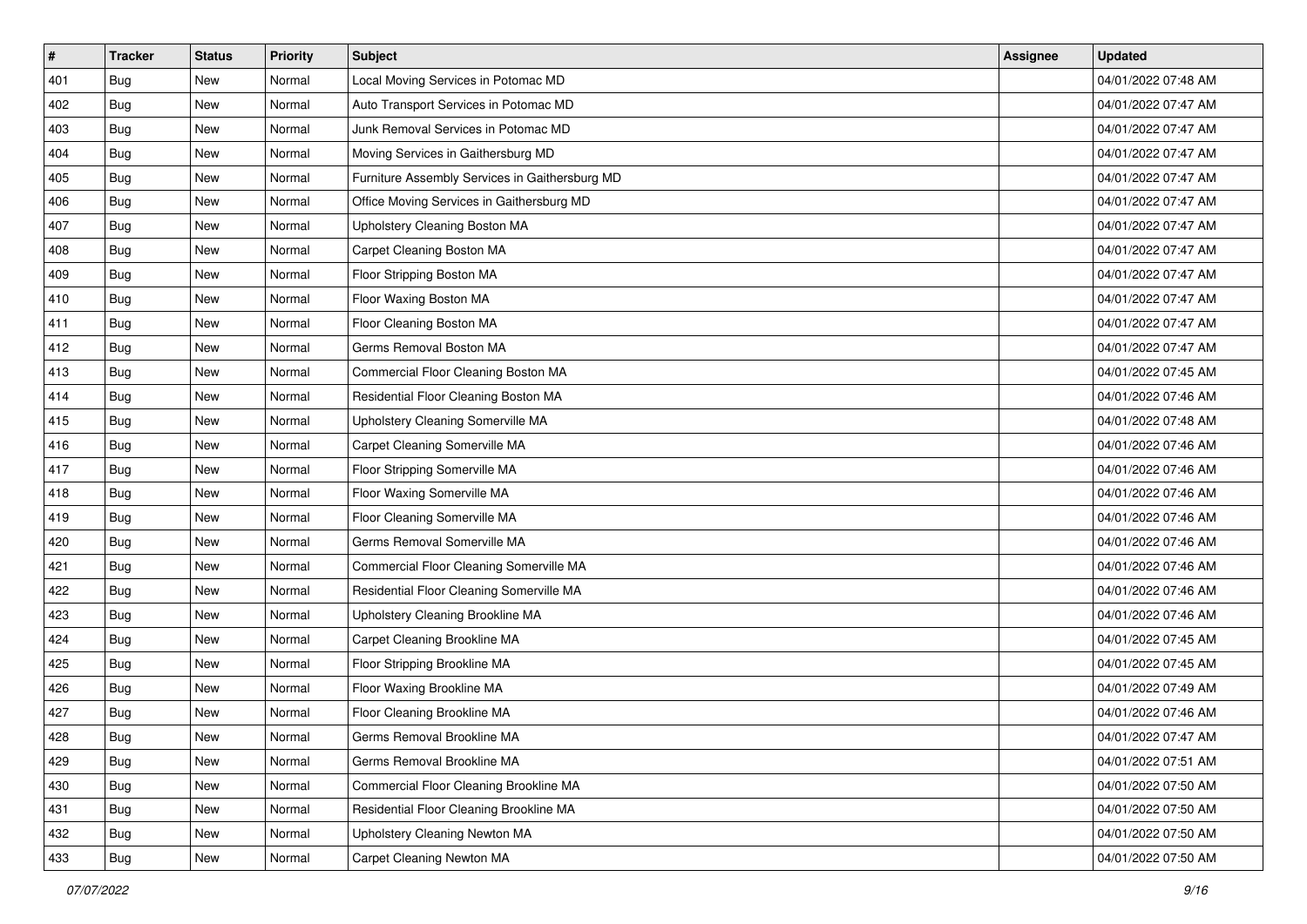| $\pmb{\#}$ | <b>Tracker</b> | <b>Status</b> | Priority | Subject                                 | <b>Assignee</b> | <b>Updated</b>      |
|------------|----------------|---------------|----------|-----------------------------------------|-----------------|---------------------|
| 434        | Bug            | New           | Normal   | Floor Stripping Newton MA               |                 | 04/01/2022 07:50 AM |
| 435        | <b>Bug</b>     | New           | Normal   | Floor Waxing Newton MA                  |                 | 04/01/2022 07:50 AM |
| 436        | Bug            | New           | Normal   | Floor Cleaning Newton MA                |                 | 04/01/2022 07:50 AM |
| 437        | <b>Bug</b>     | New           | Normal   | Germs Removal Newton MA                 |                 | 04/01/2022 07:50 AM |
| 438        | <b>Bug</b>     | <b>New</b>    | Normal   | Commercial Floor Cleaning Newton MA     |                 | 04/01/2022 07:50 AM |
| 439        | <b>Bug</b>     | New           | Normal   | Residential Floor Cleaning Newton MA    |                 | 04/01/2022 07:49 AM |
| 440        | <b>Bug</b>     | New           | Normal   | Upholstery Cleaning Watertown MA        |                 | 04/01/2022 07:49 AM |
| 441        | Bug            | New           | Normal   | Carpet Cleaning Watertown MA            |                 | 06/02/2022 06:00 PM |
| 442        | <b>Bug</b>     | New           | Normal   | Floor Stripping Watertown MA            |                 | 04/01/2022 07:49 AM |
| 443        | <b>Bug</b>     | <b>New</b>    | Normal   | Floor Waxing Watertown MA               |                 | 04/01/2022 07:51 AM |
| 444        | <b>Bug</b>     | New           | Normal   | Floor Cleaning Watertown MA             |                 | 04/01/2022 07:49 AM |
| 445        | Bug            | New           | Normal   | Germs Removal Watertown MA              |                 | 04/01/2022 07:49 AM |
| 446        | <b>Bug</b>     | <b>New</b>    | Normal   | Commercial Floor Cleaning Watertown MA  |                 | 04/01/2022 07:49 AM |
| 447        | <b>Bug</b>     | New           | Normal   | Residential Floor Cleaning Watertown MA |                 | 04/01/2022 07:49 AM |
| 448        | <b>Bug</b>     | New           | Normal   | Upholstery Cleaning Quincy MA           |                 | 04/01/2022 07:48 AM |
| 449        | <b>Bug</b>     | New           | Normal   | Carpet Cleaning Quincy MA               |                 | 04/01/2022 07:48 AM |
| 450        | <b>Bug</b>     | New           | Normal   | Floor Stripping Quincy MA               |                 | 07/05/2022 01:16 AM |
| 451        | Bug            | <b>New</b>    | Normal   | Floor Waxing Quincy MA                  |                 | 04/01/2022 07:48 AM |
| 452        | <b>Bug</b>     | New           | Normal   | Floor Cleaning Quincy MA                |                 | 04/01/2022 07:48 AM |
| 453        | <b>Bug</b>     | New           | Normal   | Germs Removal Quincy MA                 |                 | 04/01/2022 07:48 AM |
| 454        | <b>Bug</b>     | New           | Normal   | Commercial Floor Cleaning Quincy MA     |                 | 06/02/2022 05:59 PM |
| 455        | <b>Bug</b>     | <b>New</b>    | Normal   | Residential Floor Cleaning Quincy MA    |                 | 04/01/2022 07:38 AM |
| 456        | <b>Bug</b>     | <b>New</b>    | Normal   | Upholstery Cleaning Medford MA          |                 | 04/01/2022 07:28 AM |
| 457        | <b>Bug</b>     | New           | Normal   | Carpet Cleaning Medford MA              |                 | 07/05/2022 12:06 PM |
| 458        | <b>Bug</b>     | New           | Normal   | Floor Stripping Medford MA              |                 | 04/01/2022 07:32 AM |
| 459        | <b>Bug</b>     | New           | Normal   | Floor Waxing Medford MA                 |                 | 04/01/2022 07:32 AM |
| 460        | <b>Bug</b>     | New           | Normal   | Floor Cleaning Medford MA               |                 | 07/05/2022 08:19 AM |
| 461        | <b>Bug</b>     | New           | Normal   | Germs Removal Medford MA                |                 | 07/04/2022 08:49 PM |
| 462        | Bug            | New           | Normal   | Commercial Floor Cleaning Medford MA    |                 | 04/01/2022 07:32 AM |
| 463        | Bug            | New           | Normal   | Residential Floor Cleaning Medford MA   |                 | 04/01/2022 07:32 AM |
| 464        | <b>Bug</b>     | New           | Normal   | Upholstery Cleaning Westchester MA      |                 | 07/05/2022 08:38 PM |
| 465        | Bug            | New           | Normal   | Carpet Cleaning Westchester MA          |                 | 07/07/2022 01:23 AM |
| 466        | Bug            | New           | Normal   | Floor Stripping Westchester MA          |                 | 07/03/2022 01:07 PM |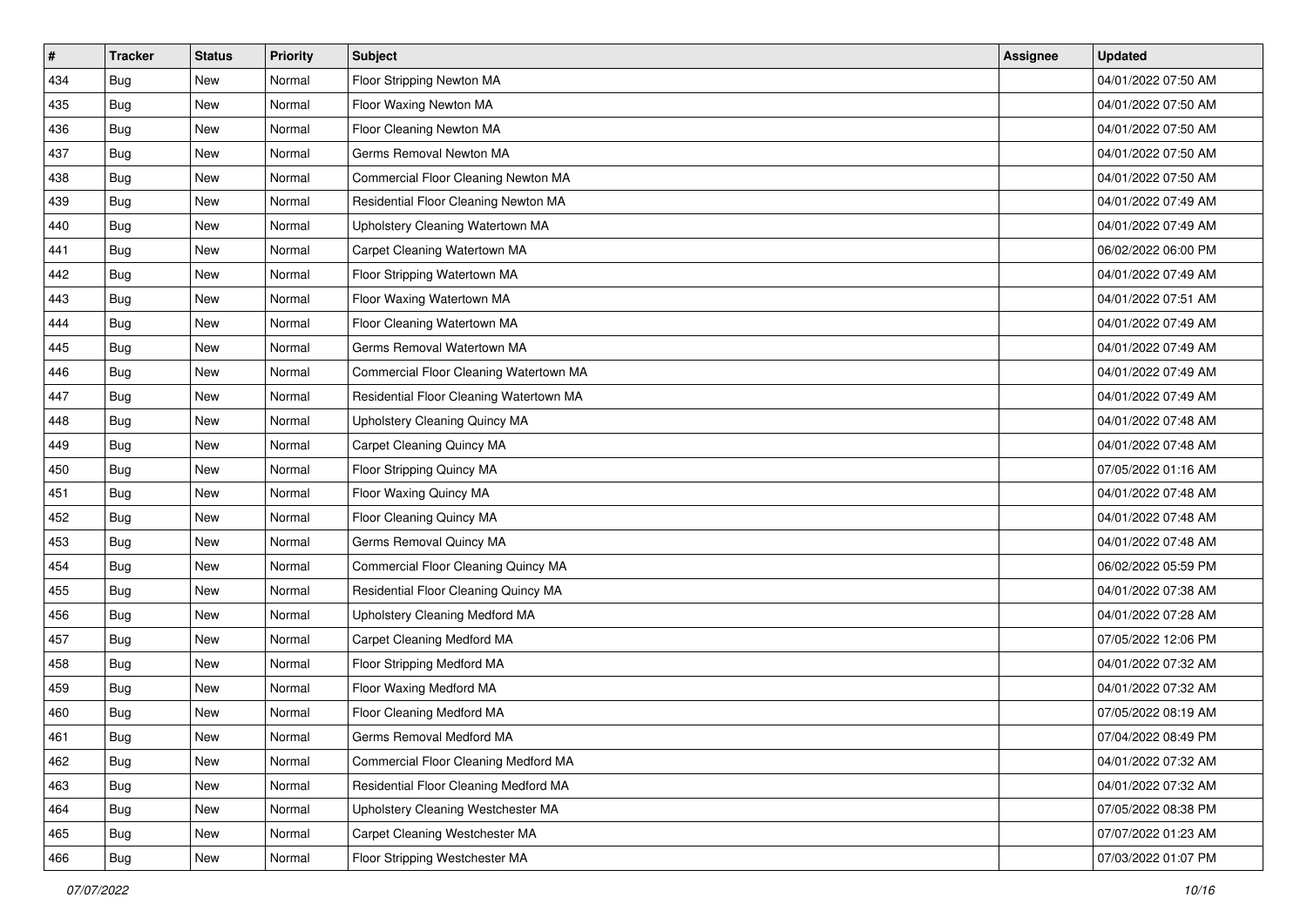| $\sharp$ | <b>Tracker</b> | <b>Status</b> | <b>Priority</b> | Subject                                                                                  | <b>Assignee</b> | <b>Updated</b>      |
|----------|----------------|---------------|-----------------|------------------------------------------------------------------------------------------|-----------------|---------------------|
| 467      | Bug            | <b>New</b>    | Normal          | Floor Waxing Westchester MA                                                              |                 | 04/01/2022 07:31 AM |
| 468      | <b>Bug</b>     | <b>New</b>    | Normal          | Floor Cleaning Westchester MA                                                            |                 | 06/27/2022 02:41 AM |
| 469      | Bug            | <b>New</b>    | Normal          | Germs Removal Westchester MA                                                             |                 | 07/05/2022 07:23 PM |
| 470      | Bug            | <b>New</b>    | Normal          | Commercial Floor Cleaning Westchester MA                                                 |                 | 07/06/2022 01:24 PM |
| 471      | Bug            | <b>New</b>    | Normal          | Residential Floor Cleaning Westchester MA                                                |                 | 07/06/2022 03:03 AM |
| 472      | Bug            | <b>New</b>    | Normal          | Upholstery Cleaning Arlington MA                                                         |                 | 04/01/2022 07:31 AM |
| 473      | Bug            | <b>New</b>    | Normal          | Floor Stripping Arlington MA                                                             |                 | 07/05/2022 02:30 AM |
| 474      | Bug            | <b>New</b>    | Normal          | Floor Waxing Arlington MA                                                                |                 | 07/04/2022 02:14 PM |
| 475      | Bug            | <b>New</b>    | Normal          | Floor Cleaning Arlington MA                                                              |                 | 06/29/2022 05:53 PM |
| 476      | Feature        | <b>New</b>    | High            | <b>American Airlines Reservations</b>                                                    |                 | 07/07/2022 03:27 AM |
| 477      | Bug            | <b>New</b>    | Normal          | What Does Online Coupon Mean?                                                            |                 | 07/05/2022 03:41 PM |
| 478      | Feature        | <b>New</b>    | Normal          | Is it safe to install third-party WhatsApp GB?                                           |                 | 07/06/2022 04:12 PM |
| 479      | Bug            | <b>New</b>    | Normal          | Limousine Service Bellevue WA                                                            |                 | 07/03/2022 03:10 AM |
| 480      | Bug            | <b>New</b>    | Normal          | Nur Online Shop                                                                          |                 | 07/06/2022 04:12 PM |
| 481      | <b>Bug</b>     | <b>New</b>    | Normal          | Nur Online Shop                                                                          |                 | 07/05/2022 11:49 AM |
| 482      | Bug            | <b>New</b>    | Normal          | <b>Text Window</b>                                                                       |                 | 07/07/2022 03:09 AM |
| 483      | Bug            | <b>New</b>    | Normal          | UK best essay writing service                                                            |                 | 07/05/2022 05:11 AM |
| 484      | Bug            | <b>New</b>    | Normal          | UK best essay writing service                                                            |                 | 07/05/2022 08:08 AM |
| 487      | Bug            | <b>New</b>    | Normal          | Cheap Fake Dunks                                                                         |                 | 07/06/2022 01:40 PM |
| 488      | Bug            | <b>New</b>    | Normal          | Quick solution to solve cash app dispute by the technical team                           |                 | 07/06/2022 05:51 PM |
| 489      | Bug            | <b>New</b>    | Normal          | Get cash app refund instantly if sent to the wrong person                                |                 | 07/07/2022 05:55 AM |
| 490      | Bug            | <b>New</b>    | Normal          | Unlock cash app account by getting quick solutions from the technical executives         |                 | 07/07/2022 04:42 AM |
| 491      | Feature        | <b>New</b>    | Normal          | Automatically download and paste Reddit wallpapers into Windows                          |                 | 07/07/2022 05:42 AM |
| 492      | Bug            | <b>New</b>    | Normal          | HD Streamz MOD APK v3.5.5 (Keine Werbung)                                                |                 | 07/07/2022 06:43 AM |
| 493      | Feature        | New           | High            | chainsaw dance                                                                           |                 | 07/07/2022 04:53 AM |
| 494      | Bug            | <b>New</b>    | Normal          | <b>Buy Discussion Post</b>                                                               |                 | 07/06/2022 09:56 PM |
| 495      | Bug            | <b>New</b>    | Normal          | Twitch Clip Downloader Download Twitch Clips Online 2021                                 |                 | 07/06/2022 08:43 PM |
| 496      | i Bug          | New           | Normal          | What is Live NetTV?                                                                      |                 | 07/07/2022 06:36 AM |
| 497      | Bug            | New           | Normal          | Fake Nike Dunk Low Off-White Lot 50                                                      |                 | 07/07/2022 02:43 AM |
| 499      | Feature        | New           | Normal          | Discover The Premium Features Of Spotify Mod Apk                                         |                 | 07/07/2022 05:11 AM |
| 502      | Bug            | New           | Normal          | Les instructions pour définir des sonneries pour iPhone sont simples et faciles à suivre |                 | 07/06/2022 02:39 PM |
| 503      | Bug            | New           | Normal          | Youtube Premium Apk free download for Android                                            |                 | 07/06/2022 07:09 PM |
| 504      | <b>Bug</b>     | New           | Normal          | A beginner should always look for online Java assignment help!                           |                 | 07/07/2022 03:23 AM |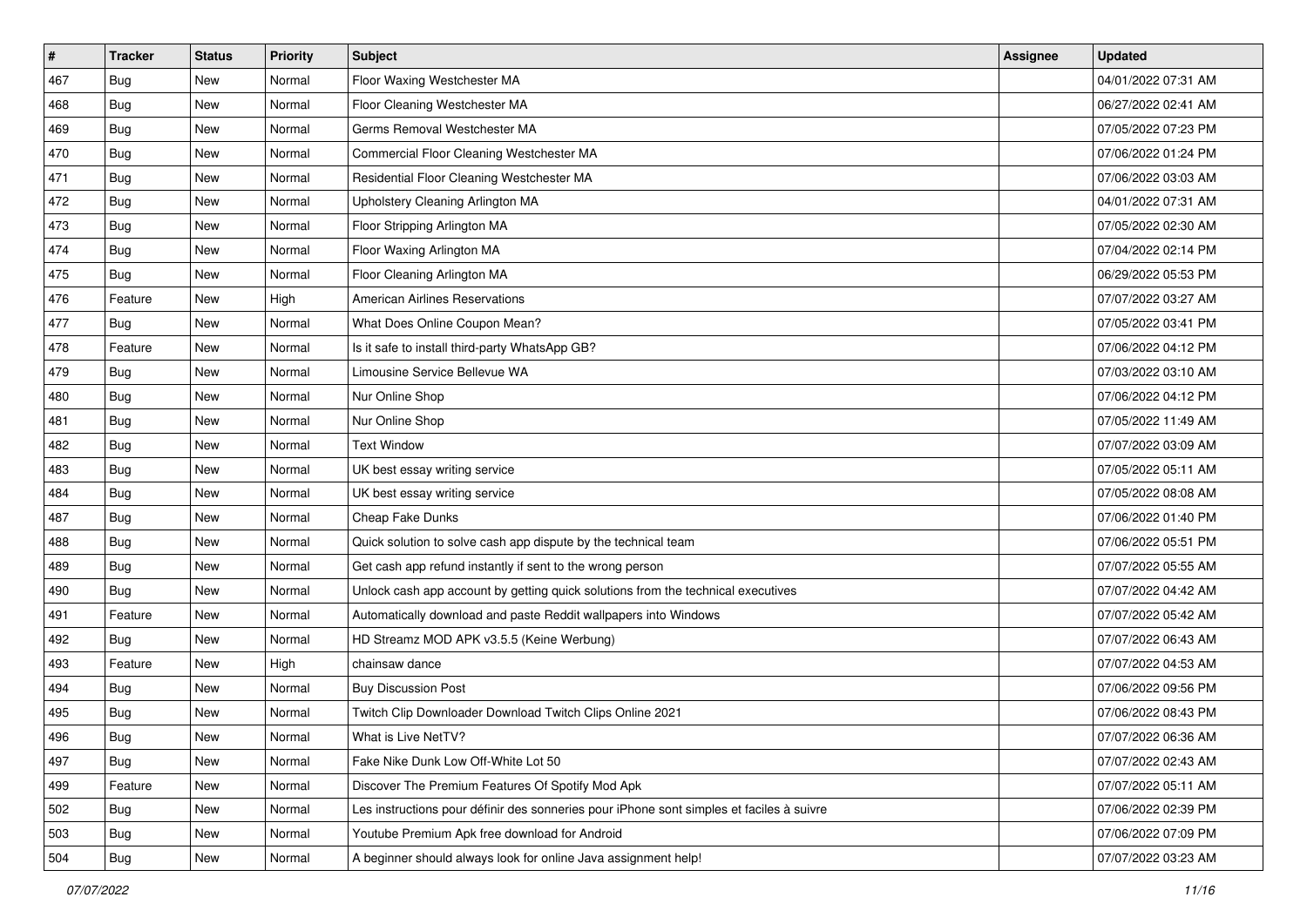| #   | <b>Tracker</b> | <b>Status</b> | <b>Priority</b> | <b>Subject</b>                                                                                                                                                                                                                                 | Assignee | <b>Updated</b>      |
|-----|----------------|---------------|-----------------|------------------------------------------------------------------------------------------------------------------------------------------------------------------------------------------------------------------------------------------------|----------|---------------------|
| 505 | Bug            | New           | Normal          | www.trendmicro.com/activate                                                                                                                                                                                                                    |          | 07/07/2022 02:44 AM |
| 506 | <b>Bug</b>     | <b>New</b>    | Normal          | www.trendmicro.com/activate                                                                                                                                                                                                                    |          | 07/07/2022 03:26 AM |
| 507 | Bug            | New           | Normal          | central.bitdefender.com                                                                                                                                                                                                                        |          | 07/06/2022 11:18 PM |
| 508 | Bug            | New           | Normal          | hire a professional dissertation help                                                                                                                                                                                                          |          | 07/06/2022 07:09 AM |
| 512 | Bug            | <b>New</b>    | Normal          | The Importance Of Using Custom Writing Services                                                                                                                                                                                                |          | 07/03/2022 06:05 AM |
| 514 | Bug            | New           | Normal          | Trans-Caribbean                                                                                                                                                                                                                                |          | 07/06/2022 10:59 PM |
| 515 | Bug            | <b>New</b>    | Normal          | Fragment Nike Dunk High Tokyo Fake                                                                                                                                                                                                             |          | 07/06/2022 01:17 PM |
| 516 | Bug            | New           | Normal          | Does Cash App Help To Get Cash App Refund Without Any Interruption?                                                                                                                                                                            |          | 07/06/2022 06:04 AM |
| 517 | Bug            | New           | Normal          | Proficient tips to take help of cash app support professionals:                                                                                                                                                                                |          | 07/06/2022 03:52 AM |
| 518 | Bug            | <b>New</b>    | Normal          | How To Check The Balance Of Cash App Account By Taking Cash App Support?                                                                                                                                                                       |          | 07/04/2022 10:21 AM |
| 519 | Bug            | New           | Normal          | Are you finding online UK Assignment writers?                                                                                                                                                                                                  |          | 07/07/2022 05:45 AM |
| 520 | Bug            | New           | Normal          | What Is The Major Role Of Cash.app/Help and Support Page?                                                                                                                                                                                      |          | 07/06/2022 10:04 AM |
| 522 | Feature        | New           | Normal          | Can You Check App Limits, If Cash app won't let me send money?                                                                                                                                                                                 |          | 07/02/2022 01:00 AM |
| 524 | Bug            | <b>New</b>    | Normal          | How Does Google Account Recovery Work If Your Account Is Hacked?                                                                                                                                                                               |          | 07/05/2022 04:20 PM |
| 525 | <b>Bug</b>     | <b>New</b>    | Normal          | If you don't have a QR code: How to activate cash app card in app                                                                                                                                                                              |          | 07/07/2022 03:34 AM |
| 526 | Bug            | <b>New</b>    | Normal          | Soundcloud to mp3 converter - Download Soundcloud songs                                                                                                                                                                                        |          | 07/06/2022 01:19 PM |
| 527 | Feature        | New           | Normal          | My Teachers                                                                                                                                                                                                                                    |          | 07/07/2022 05:20 AM |
| 528 | Bug            | New           | Normal          | Korean Mag                                                                                                                                                                                                                                     |          | 07/05/2022 06:42 PM |
| 529 | Bug            | New           | Normal          | Thop TV APK - Free Download for Android                                                                                                                                                                                                        |          | 07/07/2022 01:25 AM |
| 532 | <b>Bug</b>     | New           | Normal          | My Assignment Help                                                                                                                                                                                                                             |          | 07/07/2022 06:52 AM |
| 533 | Bug            | New           | Normal          | How to complete the homework assignments in economics in the easiest way?                                                                                                                                                                      |          | 06/30/2022 07:33 PM |
| 537 | Bug            | New           | Normal          | Get tech assistance with customer support on ATT Yahoo email login issue.                                                                                                                                                                      |          | 07/05/2022 09:54 AM |
| 538 | <b>Bug</b>     | <b>New</b>    | Normal          | Will cash app refund money if scammed quickly?                                                                                                                                                                                                 |          | 06/27/2022 10:25 AM |
| 539 | Bug            | New           | Normal          | Do you want to know how to activate cash card through phone number?                                                                                                                                                                            |          | 04/01/2022 09:25 AM |
| 540 | <b>Bug</b>     | <b>New</b>    | Normal          | Why Haven't I Received My Cash App Card? Can I get t the reasons behind it                                                                                                                                                                     |          | 06/29/2022 09:42 AM |
| 541 | Bug            | New           | Normal          | How to fix the cash app payment failed errors?                                                                                                                                                                                                 |          | 07/07/2022 03:07 AM |
| 542 | Bug            | <b>New</b>    | Normal          | Web N Logo Design                                                                                                                                                                                                                              |          | 07/07/2022 06:17 AM |
| 543 | Feature        | New           | Normal          | Get tech assistance with customer support on ATT Yahoo email login issue.                                                                                                                                                                      |          | 07/07/2022 01:51 AM |
| 544 | Bug            | New           | Normal          | Hey! I had a very cool idea to order our general picture on canvas for my family as a gift. But couldn't find a good<br>one. Once my friend advised me this article in which I found what I was looking for and gave a cool gift to my family. |          | 06/27/2022 04:10 AM |
| 545 | Feature        | New           | Normal          | <b>Best Canvas Print Company</b>                                                                                                                                                                                                               |          | 07/05/2022 10:13 PM |
| 546 | Feature        | New           | Normal          | Quickbooks Error                                                                                                                                                                                                                               |          | 07/05/2022 04:14 AM |
| 547 | <b>Bug</b>     | New           | Normal          | Get rid of the issue of cash app down by calling experts.                                                                                                                                                                                      |          | 07/05/2022 11:02 PM |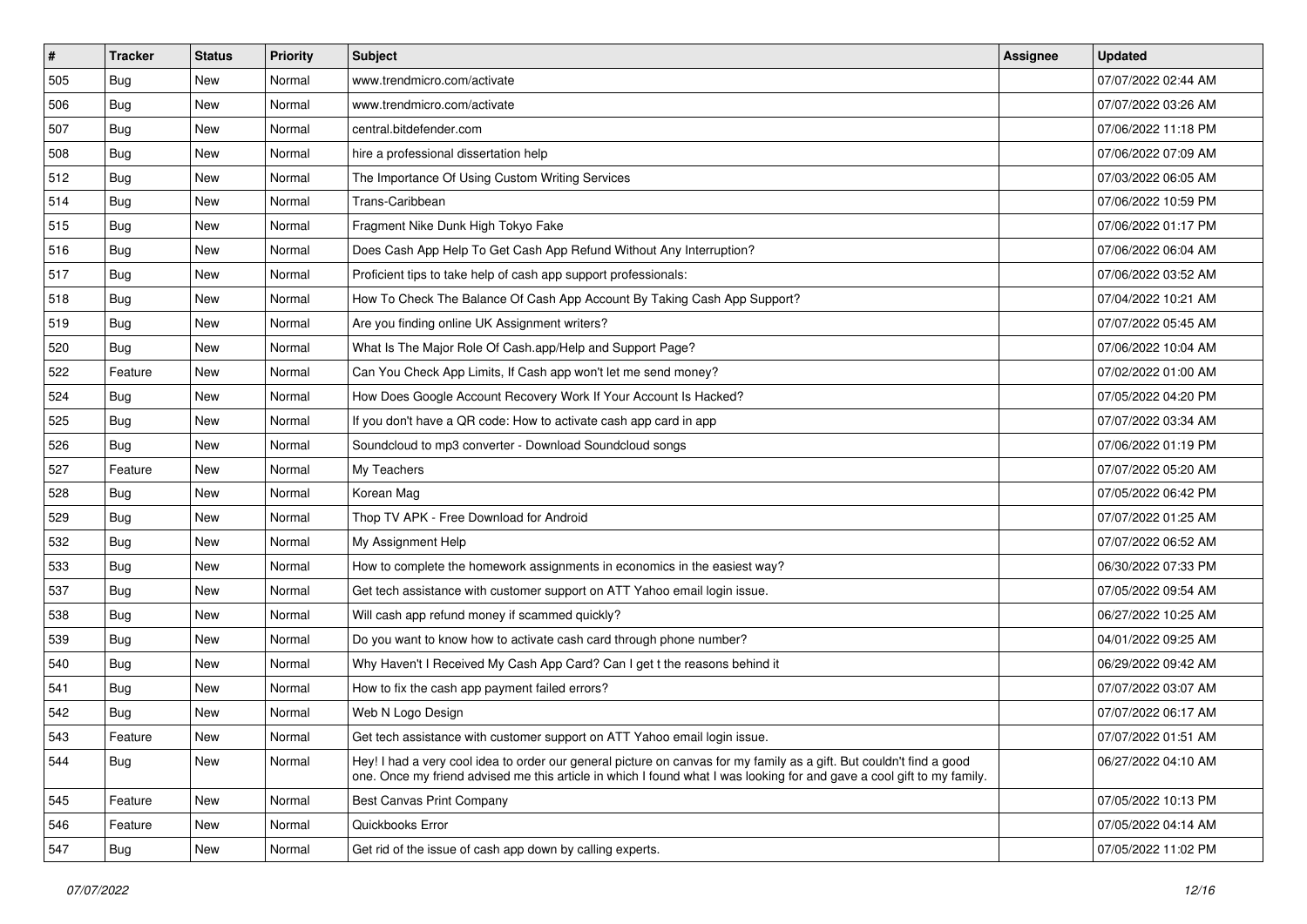| $\pmb{\#}$ | Tracker    | <b>Status</b> | <b>Priority</b> | Subject                                                                             | <b>Assignee</b> | <b>Updated</b>      |
|------------|------------|---------------|-----------------|-------------------------------------------------------------------------------------|-----------------|---------------------|
| 548        | Bug        | New           | Normal          | Web N Logo Design                                                                   |                 | 06/28/2022 08:24 AM |
| 549        | <b>Bug</b> | New           | Normal          | Radio Luisteren                                                                     |                 | 07/02/2022 01:24 AM |
| 550        | Bug        | New           | Normal          | Nederland FM - beste manieren om naar internationale radio op internet te luisteren |                 | 06/29/2022 12:06 AM |
| 551        | <b>Bug</b> | New           | Normal          | Why Do Students Need Online Best Dissertation Writing Services?                     |                 | 07/03/2022 11:16 AM |
| 552        | Feature    | <b>New</b>    | Normal          | Radio rfm and the benefits of radio rfm                                             |                 | 07/03/2022 12:38 AM |
| 553        | Bug        | New           | Normal          | Cinema HD APK - Free Movie Enjoyment App on Android                                 |                 | 07/06/2022 12:41 PM |
| 554        | Bug        | New           | Normal          | XvideoStudio Video Editor APK Free Download on TechToDown                           |                 | 07/06/2022 09:14 AM |
| 555        | <b>Bug</b> | New           | Normal          | web design development in hyderabad                                                 |                 | 07/07/2022 06:19 AM |
| 556        | <b>Bug</b> | New           | Normal          | Play Game Mod Apk With Your Friends                                                 |                 | 07/05/2022 11:45 AM |
| 557        | Feature    | <b>New</b>    | Normal          | <b>Business Law Assignment Help</b>                                                 |                 | 07/03/2022 06:40 AM |
| 558        | Feature    | New           | Normal          | <b>Stunning Classic Sofas</b>                                                       |                 | 07/05/2022 01:46 AM |
| 559        | Bug        | New           | High            | What Are Permission For Applications like Facebook Sending MMS?                     |                 | 07/06/2022 01:37 AM |
| 560        | Bug        | <b>New</b>    | Normal          | Whatsapp Aero - Make Your Phone Auto Connect                                        |                 | 04/01/2022 09:28 AM |
| 561        | <b>Bug</b> | New           | Normal          | Enjoy the Full YouTube Premium Experience With YouTube Premium Membership           |                 | 07/06/2022 03:06 AM |
| 562        | <b>Bug</b> | New           | Normal          | Learn Basic Mahjong Rules                                                           |                 | 07/04/2022 08:22 PM |
| 563        | Bug        | New           | Normal          | Understanding the Difference Between Free and Paid Mod Apks                         |                 | 07/04/2022 07:50 PM |
| 564        | Bug        | <b>New</b>    | Normal          | How To Install RepelisPlus On Your Android Phone?                                   |                 | 07/02/2022 11:29 PM |
| 565        | Bug        | <b>New</b>    | Normal          | How To Install RepelisPlus On Your Android Phone?                                   |                 | 07/05/2022 08:42 PM |
| 566        | Bug        | New           | Normal          | Kinemaster Pro Download - los App Review                                            |                 | 04/01/2022 09:27 AM |
| 567        | <b>Bug</b> | New           | Normal          | Singapore assignment help                                                           |                 | 07/06/2022 08:15 AM |
| 568        | <b>Bug</b> | New           | Normal          | Instale a versão mais recente do YouTube Premium                                    |                 | 07/05/2022 09:14 AM |
| 573        | <b>Bug</b> | New           | Normal          | Experimente lo mejor en la aplicación Apk de juegos gratis                          |                 | 07/05/2022 08:47 PM |
| 574        | Bug        | <b>New</b>    | Normal          | How to fix the Epson printer offline issue due to a wired connection?               |                 | 07/05/2022 02:39 PM |
| 576        | <b>Bug</b> | New           | Normal          | So laden Sie ein Instagram-Bild herunter                                            |                 | 06/30/2022 06:17 PM |
| 577        | Bug        | New           | Normal          | Follow these easy steps to make Admiral Casino Login                                |                 | 07/07/2022 01:06 AM |
| 581        | Bug        | <b>New</b>    | Normal          | E-Learning Course Help                                                              |                 | 07/04/2022 09:23 AM |
| 583        | <b>Bug</b> | New           | High            | Need the Cash app customer service phone number?                                    |                 | 07/03/2022 10:09 PM |
| 584        | <b>Bug</b> | New           | Normal          | Want the cash app customer service number to check balance?                         |                 | 07/02/2022 07:36 PM |
| 585        | Bug        | New           | Normal          | What is cash app help number?                                                       |                 | 07/06/2022 03:14 AM |
| 586        | Bug        | New           | Normal          | Best Modifications For Your Mobile Phone                                            |                 | 07/05/2022 04:56 PM |
| 587        | <b>Bug</b> | New           | Normal          | Why Picsart Pro Offers Great Features                                               |                 | 07/05/2022 02:12 AM |
| 588        | Bug        | New           | Normal          | YouTube Vanced Apk Manager App - Como instalá-lo                                    |                 | 06/28/2022 10:56 PM |
| 589        | <b>Bug</b> | New           | Normal          | How can I get the cash app phone number of customer support?                        |                 | 06/30/2022 12:20 AM |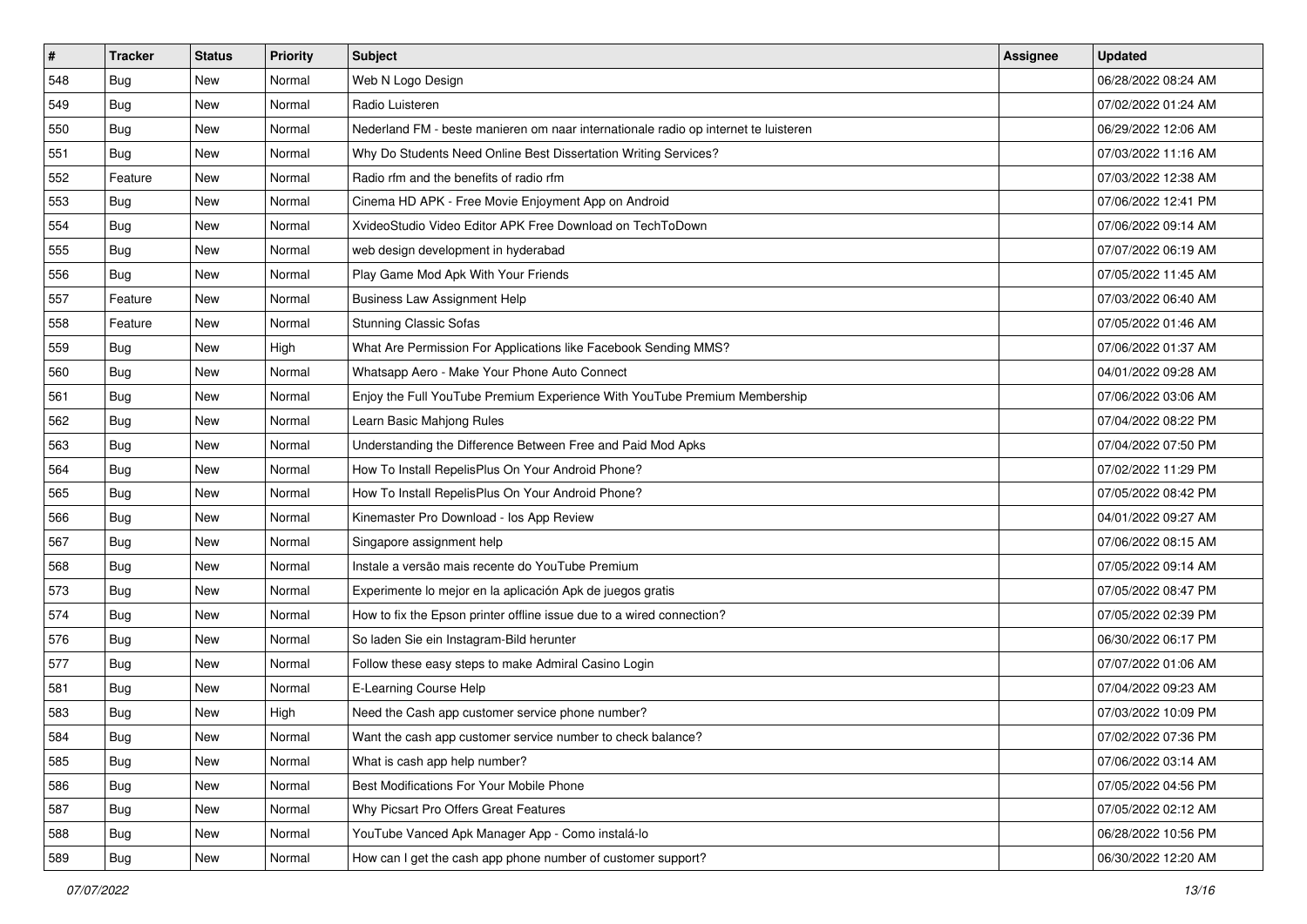| $\vert$ # | <b>Tracker</b> | <b>Status</b> | <b>Priority</b> | Subject                                                                                                                                                                                                                                                               | <b>Assignee</b> | <b>Updated</b>      |
|-----------|----------------|---------------|-----------------|-----------------------------------------------------------------------------------------------------------------------------------------------------------------------------------------------------------------------------------------------------------------------|-----------------|---------------------|
| 590       | Bug            | New           | Normal          | Follow proper initiatives to check my cash app card balance:                                                                                                                                                                                                          |                 | 07/07/2022 02:33 AM |
| 591       | Bug            | <b>New</b>    | Normal          | How To Find Facebook Modifications For Your Spotify Premium Apk?                                                                                                                                                                                                      |                 | 07/05/2022 03:13 PM |
| 592       | Bug            | New           | Normal          | Deezer Premium APK - Baixe músicas de qualquer lugar do mundo de graça                                                                                                                                                                                                |                 | 07/04/2022 10:43 AM |
| 593       | <b>Bug</b>     | New           | Normal          | Eiffel Spark Ultimate C2 SN series is a fully synthetic range of advanced performance engine oils blended in high<br>performance fully synthetic (PAO - polyalphaolefin) basestocks fortified with advanced technology additive system,<br>specifically formulated to |                 | 07/05/2022 01:19 AM |
| 594       | Feature        | New           | Normal          | How does research proposal help online make it easy for me?                                                                                                                                                                                                           |                 | 07/05/2022 12:20 PM |
| 595       | Bug            | <b>New</b>    | Normal          | RFM Online - une révolution dans la gestion de l'identité numérique                                                                                                                                                                                                   |                 | 07/04/2022 08:30 AM |
| 596       | Bug            | <b>New</b>    | Normal          | <b>Kids Games</b>                                                                                                                                                                                                                                                     |                 | 06/27/2022 04:08 AM |
| 597       | Bug            | <b>New</b>    | Normal          | Universo s / f Download                                                                                                                                                                                                                                               |                 | 07/06/2022 09:28 AM |
| 598       | Bug            | New           | Normal          | Universo s / f Download                                                                                                                                                                                                                                               |                 | 07/05/2022 04:13 AM |
| 599       | Bug            | New           | Normal          | Do you know how to delete cash app account from your computer?                                                                                                                                                                                                        |                 | 07/04/2022 09:12 AM |
| 600       | Bug            | <b>New</b>    | Normal          | Play Store Pro                                                                                                                                                                                                                                                        |                 | 07/05/2022 09:29 PM |
| 603       | <b>Bug</b>     | New           | Normal          | Premiere gratuito da lista de IPTV                                                                                                                                                                                                                                    |                 | 07/04/2022 01:09 AM |
| 604       | Bug            | <b>New</b>    | Normal          | Idle Game Online                                                                                                                                                                                                                                                      |                 | 07/03/2022 01:49 PM |
| 605       | Feature        | <b>New</b>    | Normal          | What will the future of logo design be like?                                                                                                                                                                                                                          |                 | 07/07/2022 04:58 AM |
| 607       | <b>Bug</b>     | New           | Normal          | Vex 5                                                                                                                                                                                                                                                                 |                 | 06/27/2022 11:24 PM |
| 608       | Feature        | <b>New</b>    | Normal          | How To Do Hotmail Password Reset Without Phone Number?                                                                                                                                                                                                                |                 | 06/28/2022 07:39 AM |
| 609       | Bug            | New           | High            | Online Trusted Medicine Store in US for Health - Genericmedsupply                                                                                                                                                                                                     |                 | 07/05/2022 06:05 PM |
| 610       | Feature        | New           | Normal          | CheapestMedsShop 100% Safe Medicines Online in USA UK & AUS.                                                                                                                                                                                                          |                 | 07/04/2022 06:12 PM |
| 611       | Feature        | <b>New</b>    | Normal          | Buy All Modafinil & Armodafinil Tablets @Buy Modafinil US                                                                                                                                                                                                             |                 | 07/04/2022 03:51 PM |
| 612       | <b>Bug</b>     | <b>New</b>    | Normal          | Luxury Slingshot Rental                                                                                                                                                                                                                                               |                 | 07/04/2022 12:31 AM |
| 613       | <b>Bug</b>     | <b>New</b>    | Normal          | Buy Aspadol 100mg Tab Online in US, UK, AU   Erospharmacy                                                                                                                                                                                                             |                 | 07/07/2022 03:51 AM |
| 614       | Bug            | New           | Normal          | Como baixar o MOD APK no celular                                                                                                                                                                                                                                      |                 | 07/05/2022 04:08 AM |
| 615       | Bug            | New           | Normal          | CheapestMedsShop   100% Safe Medicines Online in USA UK & AUS.                                                                                                                                                                                                        |                 | 07/05/2022 09:58 AM |
| 616       | Bug            | <b>New</b>    | Normal          | Buy Anavar Tablets   Anavar For Sale in USA, UK & Australia                                                                                                                                                                                                           |                 | 07/07/2022 02:00 AM |
| 617       | <b>Bug</b>     | New           | Normal          | Buy Vidalista Tablets (Tadalafil) at [\$25 OFF + Free Shipping] Vidalistatablets                                                                                                                                                                                      |                 | 07/06/2022 04:44 AM |
| 618       | <b>Bug</b>     | <b>New</b>    | Normal          | Buy Steroids Online with OurMedicnes.com   Best Quality Steroids                                                                                                                                                                                                      |                 | 07/04/2022 12:08 PM |
| 619       | <b>Bug</b>     | New           | Normal          | Online Trusted Medicine Store in US for Health - Genericmedsupply                                                                                                                                                                                                     |                 | 07/05/2022 05:11 AM |
| 620       | <b>Bug</b>     | <b>New</b>    | Normal          | Viagra Meds: Fastest & Quick Delivery On Your Doorstep - USA                                                                                                                                                                                                          |                 | 07/05/2022 01:45 AM |
| 621       | <b>Bug</b>     | New           | Normal          | Buy All Modafinil & Armodafinil Tablets @Buy Modafinil US                                                                                                                                                                                                             |                 | 07/06/2022 12:06 PM |
| 622       | <b>Bug</b>     | New           | Normal          | CheapestMedsShop   100% Safe Medicines Online in UK & AUS.                                                                                                                                                                                                            |                 | 07/06/2022 10:21 AM |
| 623       | <b>Bug</b>     | New           | Normal          | Listen to online radio stations for mobile phones                                                                                                                                                                                                                     |                 | 07/07/2022 01:35 AM |
| 624       | Bug            | New           | Normal          | Use go with the Driving Directions for your go                                                                                                                                                                                                                        |                 | 07/03/2022 10:13 AM |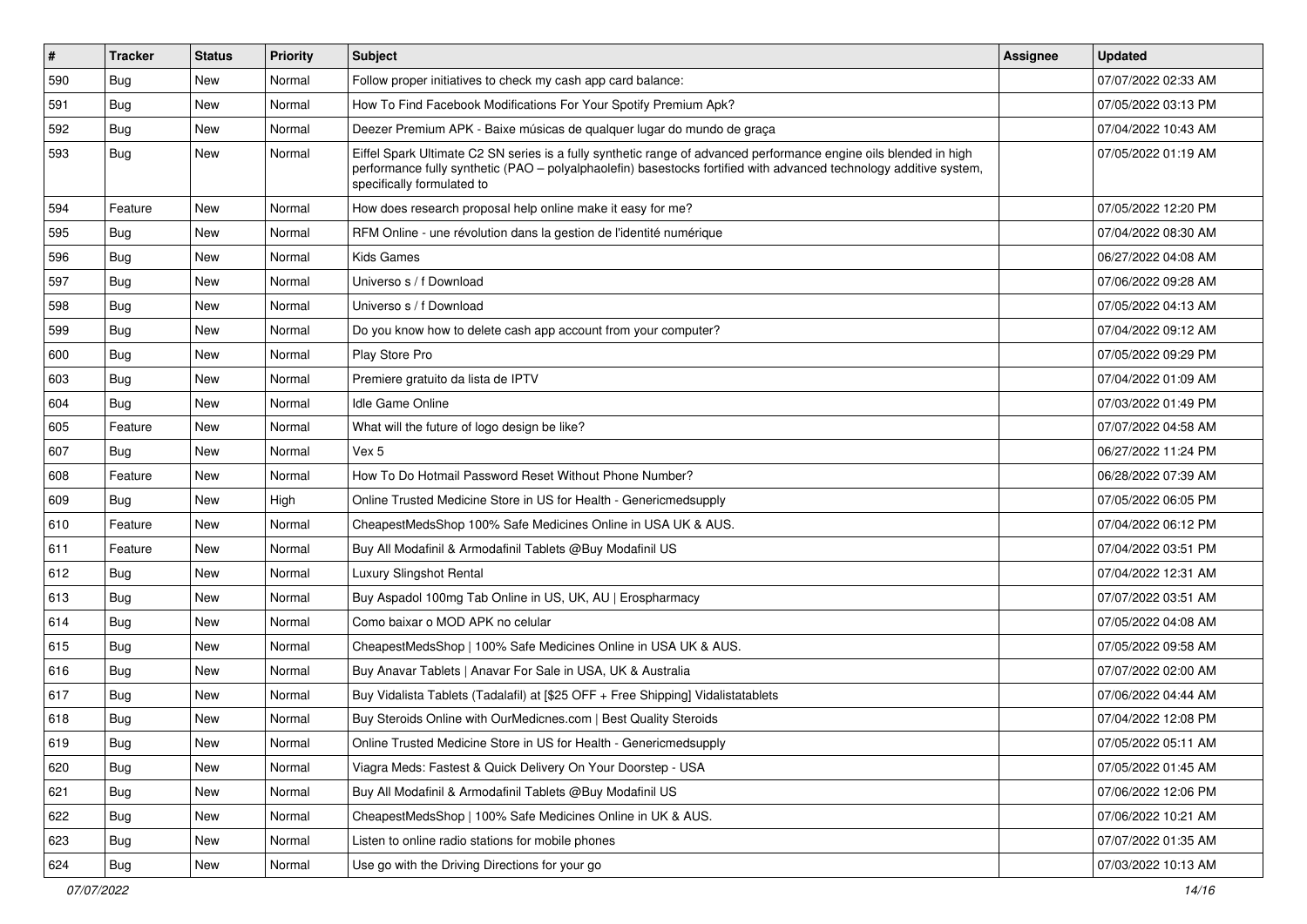| $\pmb{\#}$ | Tracker    | <b>Status</b> | Priority | Subject                                                                          | <b>Assignee</b> | <b>Updated</b>      |
|------------|------------|---------------|----------|----------------------------------------------------------------------------------|-----------------|---------------------|
| 625        | Bug        | New           | Normal   | The best free online driving directions tool                                     |                 | 04/01/2022 09:28 AM |
| 627        | <b>Bug</b> | New           | Normal   | <b>HELO</b>                                                                      |                 | 07/07/2022 05:00 AM |
| 628        | Bug        | New           | Normal   | CV reviewing services!                                                           |                 | 07/04/2022 11:33 PM |
| 629        | <b>Bug</b> | New           | Normal   | How Can I Load Cash App Card at Walmart straight away?                           |                 | 07/07/2022 02:24 AM |
| 630        | <b>Bug</b> | <b>New</b>    | Normal   | How Can I Load Cash App Card at Walmart straight away?                           |                 | 06/26/2022 12:04 AM |
| 631        | <b>Bug</b> | New           | Normal   | How Can I Load Cash App Card at Walmart straight away?                           |                 | 07/05/2022 04:34 AM |
| 632        | <b>Bug</b> | New           | Normal   | CheapestMedsShop   100% Safe Medicines Online in UK & AUS.                       |                 | 07/06/2022 03:10 AM |
| 633        | <b>Bug</b> | New           | Normal   | How i can i solve my issue                                                       |                 | 04/01/2022 09:38 AM |
| 634        | <b>Bug</b> | New           | Normal   | Buy Vidalista Tablets (Tadalafil) at [\$25 OFF + Free Shipping] Vidalistatablets |                 | 07/07/2022 04:04 AM |
| 635        | <b>Bug</b> | <b>New</b>    | Normal   | Buy Steroids Online with OurMedicnes.com   Best Quality Steroids                 |                 | 07/05/2022 09:51 PM |
| 636        | Bug        | New           | Normal   | What is the most popular furniture color?                                        |                 | 07/04/2022 08:31 PM |
| 637        | Feature    | New           | Normal   | Why do the Outlook rules not work in my account?                                 |                 | 07/02/2022 06:55 AM |
| 638        | Bug        | <b>New</b>    | Normal   | Run 3 game                                                                       |                 | 07/07/2022 12:44 AM |
| 639        | <b>Bug</b> | New           | Normal   | thong tin chinh xac                                                              |                 | 07/07/2022 04:45 AM |
| 640        | <b>Bug</b> | New           | Normal   | play game with me                                                                |                 | 07/03/2022 03:41 PM |
| 641        | <b>Bug</b> | New           | Normal   | Get Best Economics Dissertation Writing Service                                  |                 | 06/25/2022 10:04 AM |
| 642        | <b>Bug</b> | New           | Normal   | thong tin thoi tiet ngay hom nay                                                 |                 | 07/04/2022 12:09 AM |
| 643        | <b>Bug</b> | <b>New</b>    | Normal   | Oreo TV Apk Download                                                             |                 | 07/06/2022 09:43 AM |
| 644        | Bug        | New           | Normal   | <b>TeaTV App Review</b>                                                          |                 | 07/06/2022 03:32 AM |
| 645        | <b>Bug</b> | New           | Normal   | thong tin chinh xac nhat hom nay                                                 |                 | 07/05/2022 06:06 AM |
| 646        | Feature    | New           | Normal   | Collaborative Research Group                                                     |                 | 06/29/2022 09:46 AM |
| 647        | Feature    | <b>New</b>    | Normal   | <b>Cranberry Health Benefits</b>                                                 |                 | 07/05/2022 02:29 PM |
| 648        | Feature    | <b>New</b>    | Normal   | <b>Plum Health Benefits</b>                                                      |                 | 07/02/2022 01:06 PM |
| 649        | Feature    | New           | Normal   | Pear Health Benefits                                                             |                 | 07/05/2022 11:03 AM |
| 650        | <b>Bug</b> | New           | Normal   | <b>Cherries Health Benefits</b>                                                  |                 | 07/05/2022 11:57 PM |
| 651        | <b>Bug</b> | New           | Normal   | <b>Salmon Health Benefits</b>                                                    |                 | 07/05/2022 12:09 PM |
| 652        | <b>Bug</b> | New           | Normal   | <b>Sesame Health Benefits</b>                                                    |                 | 07/03/2022 12:28 PM |
| 653        | <b>Bug</b> | New           | Normal   | Jujube (Jinjoles): Properties And Health Benefits                                |                 | 07/02/2022 08:17 PM |
| 654        | Feature    | New           | Normal   | Peach Health Benefits                                                            |                 | 07/06/2022 01:22 AM |
| 655        | Bug        | New           | Normal   | <b>Eggplant Health Benefits</b>                                                  |                 | 07/05/2022 10:20 PM |
| 656        | <b>Bug</b> | New           | Normal   | Kiwi Nutrition Facts And Health Benefits                                         |                 | 07/05/2022 04:52 AM |
| 657        | Bug        | New           | Normal   | <b>Coconut Nutrition Facts And Health Benefits</b>                               |                 | 07/04/2022 11:24 AM |
| 658        | Bug        | New           | Normal   | Watermelon Nutrition Facts And Health Benefits                                   |                 | 07/05/2022 12:28 PM |